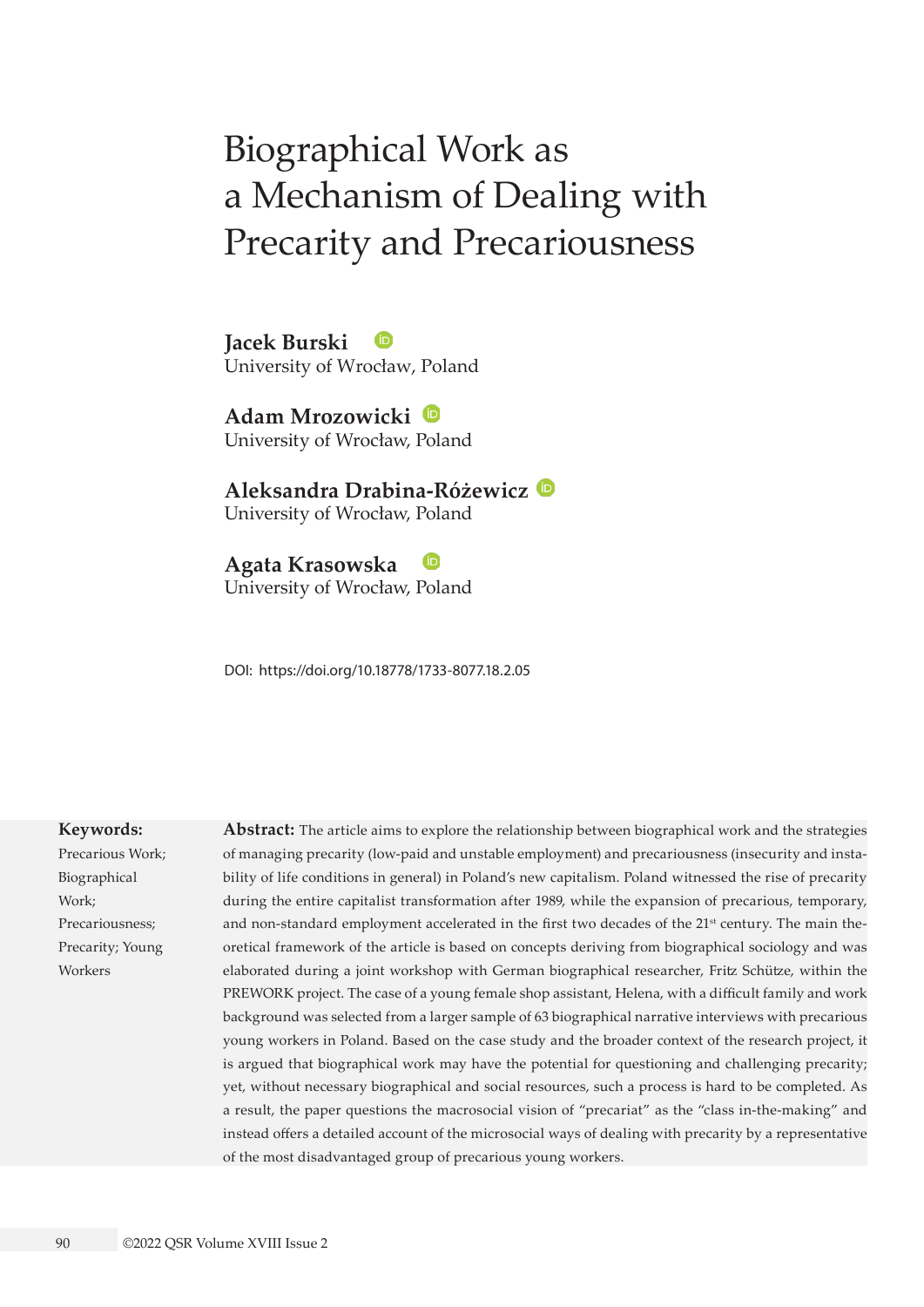**Jacek Burski** is a sociologist and an assistant professor at the Institute of Sociology of the University of Wrocław. He has a post-doc in the NCN COV-WORK project on the consequences of the socio-economic crisis caused by the COVID-19 pandemic. His academic interests cover the sociology of work, the sociology of biography, precarity, and social change. **email address:** [jacek.burski@uwr.edu.pl](mailto:jacek.burski@uwr.edu.pl)

**Adam Mrozowicki** is a sociologist and an associate professor at the Institute of Sociology, University of Wrocław, Poland. The leader of the UWr team in the NCN-DFG PREWORK project on precarious young workers in Poland and Germany and the leader of the NCN COV-WORK project on the consequences of the socio-economic crisis caused by the COVID-19 pandemic. His academic interests lie in the sociology of work, economic sociology, comparative employment relations, precarity, critical social realism, and biographical methods. **email address:** [adam.mrozowicki@uwr.edu.pl](mailto:adam.mrozowicki@uwr.edu.pl)

**Aleksandra Drabina-Różewicz** has a Ph.D. in social sciences in the field of sociology. The author of publications and the editor of monographs on masculinity, femininity, work, and pop culture. A researcher in national and international projects: NCN PREWORK "Young Precarious Workers

main aim of the article is to present the relationship between strategies of managing precarity and precariousness and biographical ticle is to present the relationship between strategies of managwork done by an individual in a difficult family and work situation. Precariousness refers to a universal human condition of dependency on other people and socio-economic circumstances that protect us against vulnerability deriving from our finitude and mortality (Butler 2009:14-15). It is not reducible to paid employment and reflects our vulnerability of being hurt or even dying if not defended

in Poland and Germany: A Comparative Sociological Study on Working and Living Conditions, Social Consciousness, and Civic Engagement" (2016-2020); NCN "Social Structure, Networks, and Consumption Tastes and Practices" (2018- 2021); NCN COV-WORK "Socio-Economic Consciousness, Work Experiences, and Coping Strategies of Poles in the Context of the Post-Pandemic Crisis" (2021-2025). Her research interests focus on qualitative research (biographical method, visual analysis of pop culture).

**email address:** [aleksandra.drabina@uwr.edu.pl](mailto:aleksandra.drabina@uwr.edu.pl)

**Agata Krasowska** has a Ph.D. in sociology and is an assistant professor at the Department of Sociology of Work and Economy at the Institute of Sociology of the University of Wrocław. Her main research interests lie in the sociology of change, the sociology of knowledge and culture, and the sociology of work. She examines the issues of precariousness, work experience, and coping strategies of employees in a (post)pandemic crisis. She also deals with the methodology of qualitative research, with particular emphasis on the biographical method and autoethnography. She is currently working on a grant and a monograph on experiencing mental crises by precarious workers.

**email address:** [agata.krasowska@uwr.edu.pl](mailto:agata.krasowska@uwr.edu.pl)

by supportive social conditions, including, among others, supportive social relations and welfare institutions. Precarity, in turn, can be understood in terms of "work for remuneration characterized by uncertainty, low income, and limited social benefits and statutory entitlements" (Vosko 2010:2). Finally, biographical work is defined as interpretative practices "carried out in the service of an actor's biography, including its review, maintenance, repair, and alteration" (Strauss 1993:98).

This article aims at contributing to the debates on the relevance of workers' agency, as well as biograph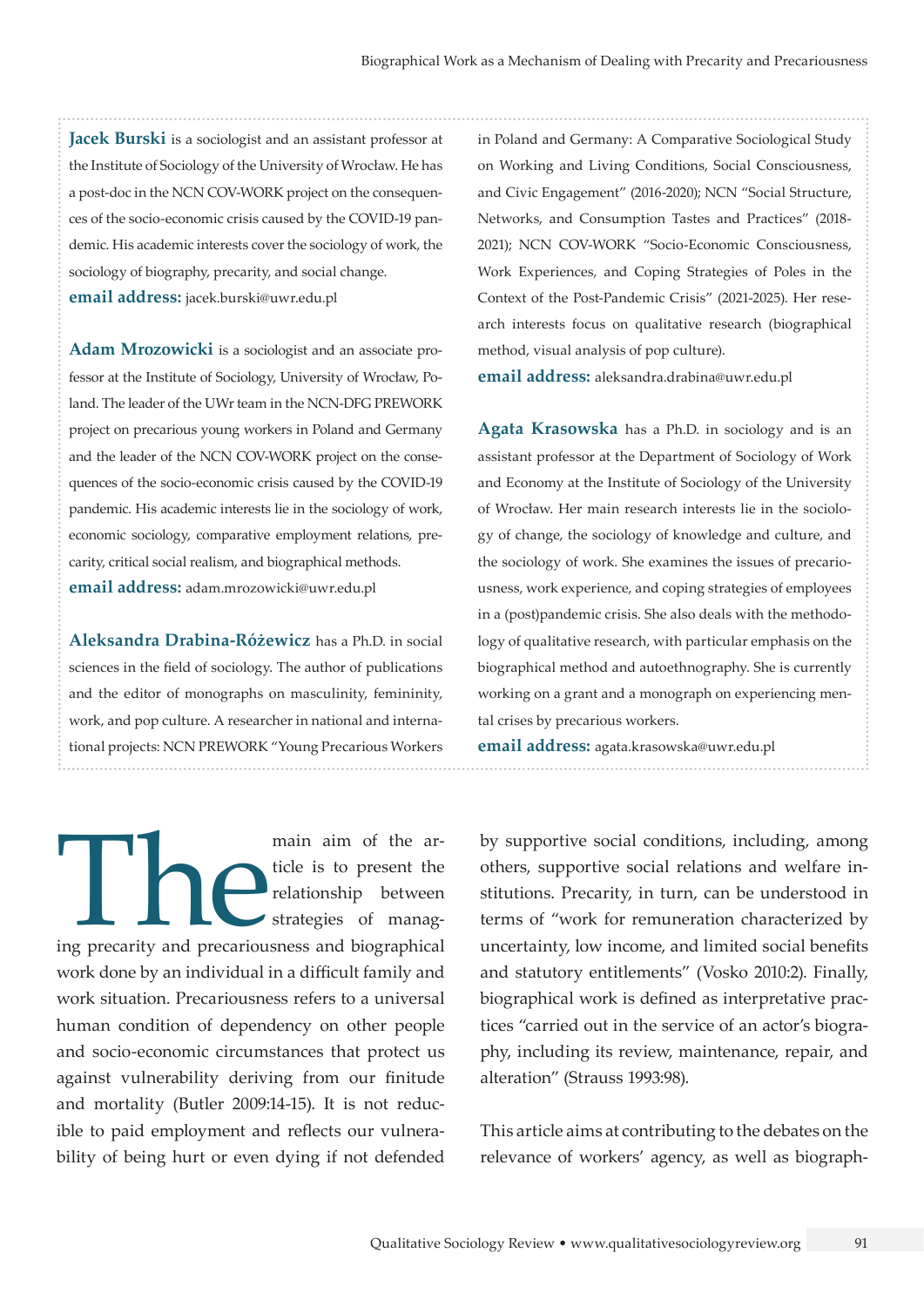ically and structurally defined resources for managing precarity (Haratyk, Biały, and Gońda 2017; Manolchev, Saundry, and Lewis 2018; Petriglieri, Ashford, and Wrzesniewski 2019; Waniek 2019). Earlier studies (Manolchev et al. 2018; Mrozowicki and Trappmann 2020) suggested that the effects of precarity may be mitigated if an individual possesses and can mobilize biographical and social resources that protect them against general precariousness. However, less explored are the ways of managing precarity in the case of individuals whose biographical and social resources remain very scarce. By addressing that issue, the article focuses on young workers in Poland. Poland is a country where the share of precariously employed continued to grow since the early 2000s, and the welfare state institutions, reformed according to neoliberal principles in the early 1990s, did not provide sufficient protection against the precariousness for the unemployed and those excluded from the labor market (Maciejewska, Mrozowicki, and Piasna 2016). In the mid-2010s, according to the Eurostat Labour Force Survey data, 47% of people aged 20-29 worked with various kinds of temporary contracts, which was one of the highest shares in the EU. Focusing on the experiences of precarious young workers, in the article, we deal with two specific research questions: (1) How do precariousness and precarity interact within an individual biography and contribute to a biographical trajectory of suffering? (2) How does an individual cope with precarious life and work circumstances by doing biographical work, and is it possible to overcome them?

The article is divided into two parts. First, in the theoretical introduction, we explain the distinction between the concepts of precariousness and precarity. We also introduce the concepts of biographical work, trajectory potentials, and the trajectory of suf-

fering as a process structure. Our understanding of the latter is primarily based on the work of the German sociologist Fritz Schütze (2008) and researchers using his strategies of a (sociolinguistically based) analysis of social processes mainly developed based on autobiographical narrative interviews. The empirical base consists of 63 interviews collected within the PREWORK project, focused on the biographical experiences and coping strategies of precarious young workers in Poland. The second part of the paper is focused on the analysis of a biographical narrative interview with Helena—a young woman in a precarious life situation who is burdened with a complex and difficult life history. The article makes use of some of the discussions of the PRE-WORK team on Helena's case with Fritz Schütze during a workshop held in October 2018 in Wroclaw. The interview with Helena had been translated into English. Importantly, it is not a verbatim transcript of the workshop, and the entire responsibility for its shape and the presented findings lies solely with the authors.

The article demonstrates that, even by limiting the analysis to a single narrative, it is possible to point out tensions that are characteristic of the biography of a precarious young female worker—tensions of being torn between different risks located in both family and relationships. It also argues for the importance of biographical work for mastering a trajectory of suffering as it is referred to in biographical research (Schütze 2012), the sources of which can be found both in the narrator's family experience and in her occupational career. Contrary to earlier studies on the "precariat" as the social class "in the making," which is prone to be "externally" mobilized by various political forces (Standing 2011), this analysis is focused on the development of biographical resources as a result of biographical work that can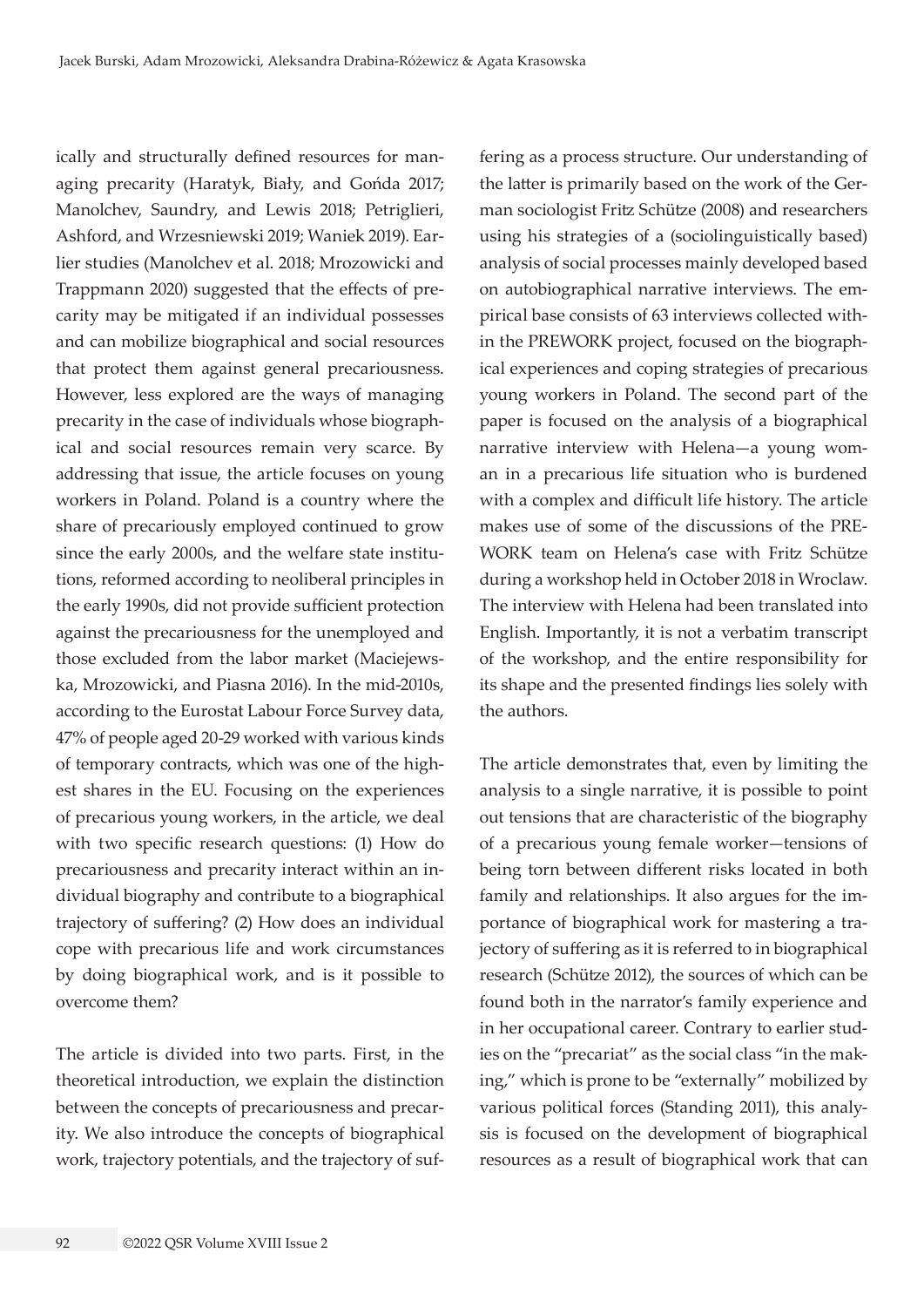help an affected individual to cope with precarity and precariousness at the same time.

Before the case study is presented, a brief introduction to the main elements of the PREWORK project theoretical framework will be explained.

# **Precariousness, Precarity, and Precarious Employment**

In sociology, there is a longstanding discussion on the meanings of concepts denoting uncertain, fragile, vulnerable aspects of human existence and work (Castel 2000; Standing 2011; Arnold and Bongiovi 2012; Palęcka and Płucienniczak 2017; Polkowska 2018; Dörre 2019). In this article, we refer to the concepts of precariousness and precarity to respectively denote life- and work-related aspects of contemporary insecurity. According to Butler (2009:13), precariousness is a shared condition of human life that is injurable, that is, which can be "lost, destroyed, or systematically neglected to the point of death." Even though precariousness is universal, the various categories of individuals are unequally exposed to it. Firstly, social and family relationships enabling an individual to reproduce their existence on "an emotional and social level" are an important mechanism of sheltering against precariousness (Castel 2000:520). They provide individuals with various resources, such as helpful networks, as well as material and emotional support, which could be used to minimize the effects of our universal fragility as human beings. Secondly, in the labor market context, the unequal exposure to precariousness is conceptually captured by the concept of precarity. It designates a "politically induced condition in which certain populations suffer from failing social and economic support networks and become differentially exposed to injury, violence, and death" (Butler 2009:25). The modern welfare state (Castel 2000), as well as labor market institutions linking workers' rights to a standard employment relationship (Doellgast, Lillie, and Pulignano 2018), are aimed at reducing precarity through employment policies, social transfers, and inclusive collective agreements. The selective access to social protection, usually based on employment history, has also been a way of managing the population. For instance, women and ethnic minorities, who often found themselves outside the standard employment relationship due to cultural stereotypes and discrimination, were often pushed to the margins of the labor market and deprived of protection.

The erosion of welfare institutions and standard employment relationships in the wake of neoliberalism has a twofold effect. First, it threatened those in the core segments of the labor market with insecurity and contributed to the expansion of precarious forms of work on the labor market peripheries (Dörre 2019). The term "precarious employment" refers to the forms of work that are "uncertain, unpredictable, and risky from the point of view of the worker" (Kalleberg 2009:2). Its expansion contributed to the well-known claim by Guy Standing (2011) on the possibility of the emergence of a new social class "in the making," between the class in itself and the class for itself—the precariat. The latter is said to consist of people who—due to their work situation—lack industrial citizenship rights typical of Fordism, such as employment and income security, or the right to join and establish trade unions, and share a "minimal trust relationship with capital or the state" (Standing 2011:8). Yet, the thesis about the emergence of the precariat was criticized as it was said to be too heterogeneous in terms of its sources of income (Wright 2016) and lacking a coherent socio-political consciousness (Gardawski 2020).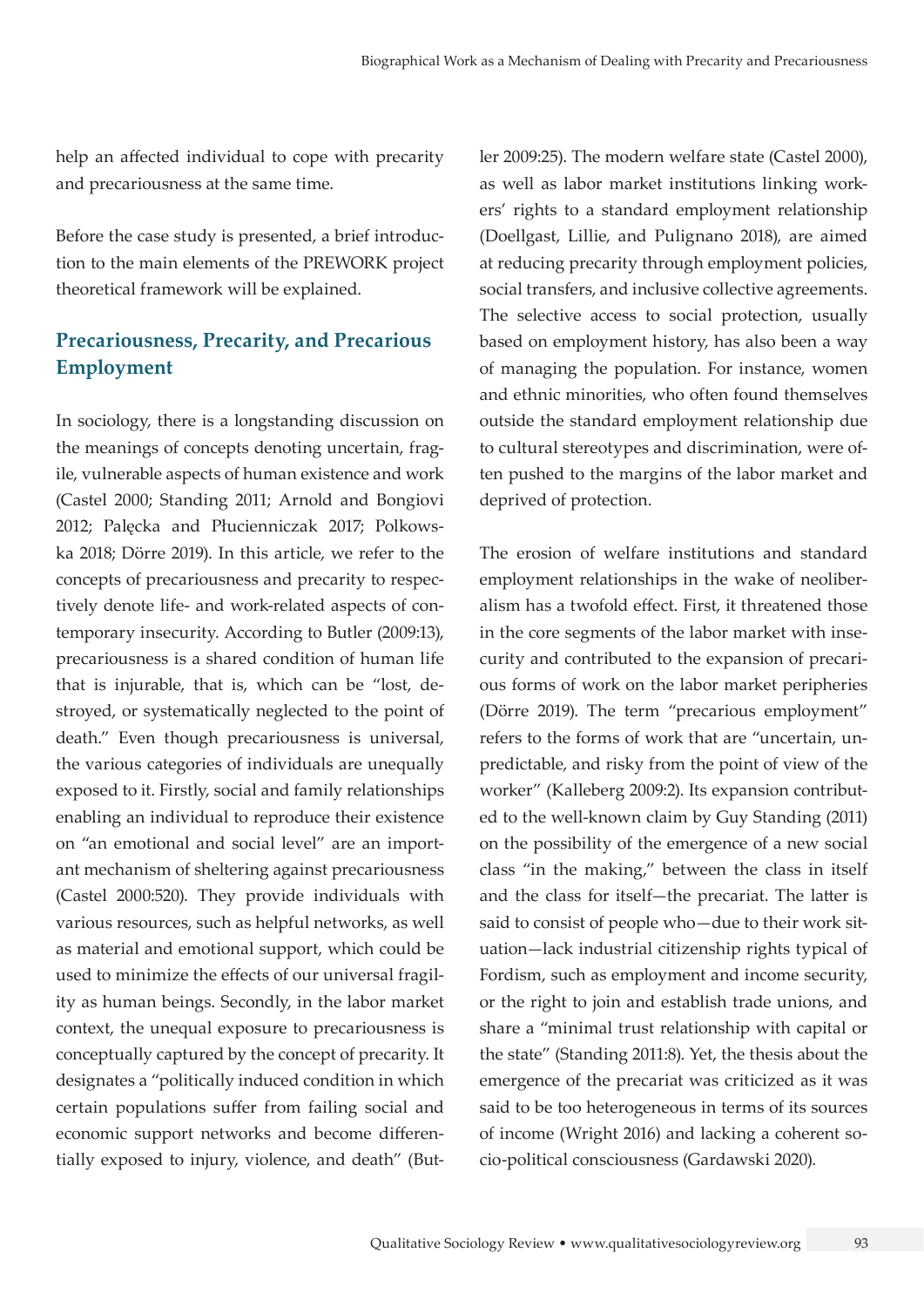Second, neoliberal ideology appealed to the idea of a self-managed entrepreneurial subject who manages their biography like a company and takes responsibility for protecting oneself against precarity by mobilizing individual resources (Bove, Murgia, and Armano 2017). As documented by biographical case studies (Haratyk et al. 2017), the latter ideology significantly marked the social consciousness and coping practices of working Poles. In the case of young people, the ideologies of entrepreneurship and meritocracy were said to underlie the "normalization" of precarious employment that is seen as an inherent aspect of occupational biographies.

In practice, the forms of precarious employment vary depending on country-specific institutional contexts. In Poland, they range from informal work in the shadow economy, through the various forms of civil law contracts and dependent self-employment that are not covered by the stipulations of the Labor Code, to low-paid full-time and part-time jobs of workers with standard employment contracts. The expansion of precarious work can be linked to the adoption of a low-wage model of the business competition after 1989, the weakening of institutional protections of the employed and the unemployed in the course of successive labor market reforms aimed at counteracting high unemployment, and the weakness of industrial relations of actors and institutions in regulating and monitoring employment conditions. Even though we can observe a trend towards regulating some of the most precarious aspects of the labor market in Poland since the mid-2010s, the number of those working with civil law contracts remains significant (1,2 million in 2019) and decreases very slowly.

# **Biographical Trajectory and Biographical Work**

In the PREWORK project, we paid attention to the consequences of precarization for the life strategies of young people as one of the groups among the most affected by insecurity in contemporary Polish society. In the course of the research, it was observed that labor market precarity is experienced and defined as a biographical problem in particular by those who lack biographical, economic, and social resources and thus are exposed to greater precariousness. In this article, we examine that argument further, focus on the research subjects' biographical experiences, and discuss, first, how the intersection of precariousness and precarity occur at the level of individual biography, contributing to a growing disorder and lack of control over one's life. Second, we examine under what conditions and how can an individual affected by precariousness and precarity counteract them. In other words, acknowledging the difficulty (or hopelessness even) of precarious life and work situations, we would also like to explore the processes and practices of biographical resilience to them and conditions for overcoming them. The tools of biographical sociology by Fritz Schütze and, in particular, the concepts of biographical trajectory and biographical work appeared to be well-suited to address such research questions.

The biographical trajectory of suffering is one of the four biographical process structures distinguished in his writings by Schütze to denote the most important organizing principles of an individual life story or a narrators' orientations towards the most important parts of their life (Schütze 2005:294). In doing sequential and comparative analyses of spontaneous oral narratives (in the context of autobiographical narrative interviews), Schütze discovered four biographical process structures, ways of experiencing one's life, among them biographical trajectories of suffering and losing control (Schütze 2005:294). In discovering such processes of suf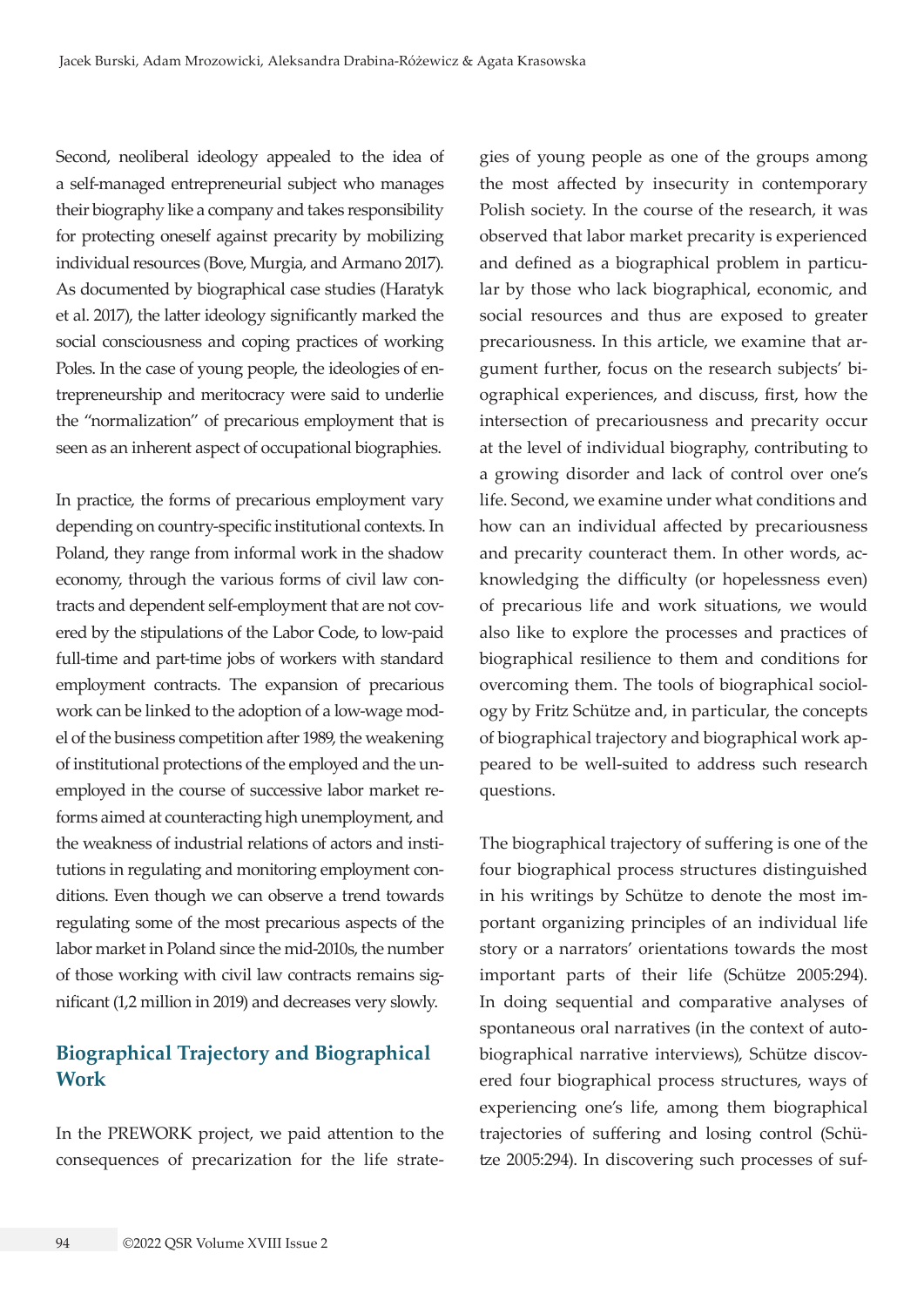fering (by way of analyses of spontaneous autobiographical narratives), he was also sensitized by Glaser and Strauss's research on the "trajectories of dying" (Glaser and Strauss 1968). Schütze's concept of trajectory depicts "social processes structured by conditional chains of events that one cannot avoid without high costs, constant breaks of expectations, and a growing and irritating sense of loss of control over one's life circumstances" (Riemann and Schütze 1991:337).<sup>1</sup>

The dynamics of a trajectory are connected with a nagging sense of losing control over one's life, being subject to overwhelming external circumstances, with growing alienation from the life world and oneself. Then, a person stops intentionally planning their everyday activities and more and more often reacts passively to external circumstances. An individual falls into an increasing existential abyss and has the feeling of being trapped or standing against the wall (Riemann and Schütze 1991; Waniek 2016). In this context, trajectory potential can be understood as the conditional framework for the gradual or fast emergence of a trajectory of suffering. A trajectory potential may develop due to illness or death of close friends and relatives, the experience of war or physical violence, other forms of abuse and lack of recognition, et cetera. In the context of precarity, as a potential source of the emergence of a trajectory, the structural inability to conduct one's career

following internal and external expectations can be mentioned, which under certain circumstances (which beg for in-depth exploration) may translate into other fields of biographical experience.

Schütze (2006) points out that, in the case of a trajectory potential, we can distinguish its two basic components: biographical vulnerability dispositions and a set of key adversities within the current life situation. At the same time, trajectory potentials play an important role in the course of the trajectory process, which consists of the following phases:

- The gradual accumulation of trajectory potentials;
- The sudden crossing of the protection wall against activation of the decrease or loss of a capacity for intentional action;
- Attempt to regain an unstable equilibrium;
- Destabilization:
- Breakdown in the organization of daily life and orientation towards oneself;
- Attempts at theoretical reworking;
- Attempts to cope and control the trajectory or escape from it (Riemann and Schütze 1991).

The phases indicated do not necessarily occur in every case of the biographical trajectory of suffering. Schütze (2012) also points out that various kinds of "deviations" and "transformations" may occur that can be carefully discovered in the reconstructive analysis of particular interviews. Waniek (2016:119) finds the sources of the abovementioned components of a trajectory potential in family relations in the first case (biographical vulnerability dispositions), and she explores the second aspect (a set of key adversities within the current life situation) in the mechanism of entering the labor market. In this sense, precarity can be seen as a salient source of

<sup>1</sup> Other process structures include: (1) biographical action schemes (describing "the intentional mode of relating to one's own identity and to one's own potential for construction and realization of certain plans of one's own life" [Schütze 1992:191]); (2) biographical metamorphoses ("processes of being confronted by the sudden emergence of some self-creative capacity which drastically changes one's outlook on life and the world" [Schütze 1992:191]); (3) institutional expectation patterns in which "persons are following up institutionally shaped and normatively defined courses of life, for example, careers in organizations or the family life cycle that opens up family life in the first part of adulthood" (Schütze 2008:11).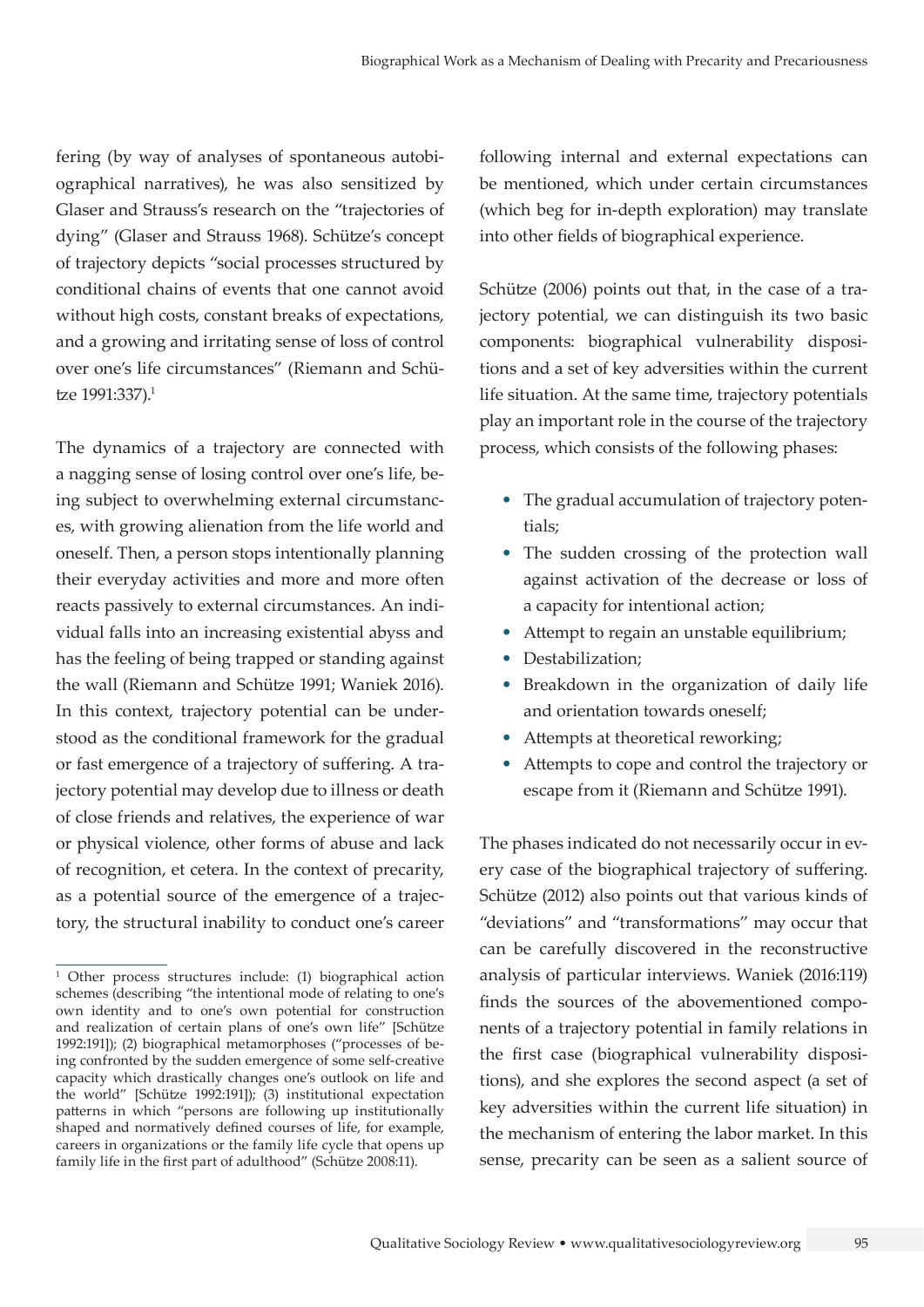trajectory potentials. As a consequence of low and insecure earnings, lack of insurance, limited creditworthiness, and other issues related to precarious employment, young people face problems not only in the context of their occupational life but also in building stable relationships with their environment. It has been demonstrated that precarity can affect family and social relations and extend the process of entering adulthood by young people. In response to precarization, various ways of managing precarity occur. They range from its "normalization," which is characterized as redefining uncertainty as a transitory career phase or accepting it as a "necessary" cost of autonomy and creativity, to its critique and individual and collective resistance against it.

In this article, normalization, critique, and resistance against precarity will be explored. It can be assumed that both individual and collective practices of managing precarity can limit trajectory potentials; yet, they are conditioned by (socio-)psychological and (socio-)economic factors. In the context of the former, the mechanism of biographical work can play an exceptionally salient role. As stated by Anselm L. Strauss (1993), virtually every form of a life story, whether written, spoken, or conceived, is aprocess of symbolic ordering of the events in which biographical work is (usually) involved. By recalling and adjusting concepts to explain the disorder of the past, which is done in the process of biographical work, we make sense of our lives. Biographical work as an element of reflection, ordering, or closing the history of life is connected with a process of redefining identity (Kaźmierska 2008:29). In the biographical narratives, one can see and observe their connection with the formation of the self-concept, the construction of identity (identity work), accompanied by the actual process of working through

the past in one's biography (Golczyńska-Grondas 2012). It can be said that the activation of biographical work is a kind of response to life crises and difficult situations, unexpected, sudden, requiring some significant change in individual habits, lifestyles, or expectations. The need to initiate or intensify biographical work is linked to the (sometimes sudden) need to reorient one's biography. As it tends to be a strenuous and time-consuming activity, it is reasonable and appropriate, according to Schütze (2008), to call this activity "work" (Betts et al. 2008).

In the moments of life crises, biographical work is a prerequisite for putting one's history in order again under circumstances of cognitive and emotional chaos. In ordinary, non-crisis situations, it can be an activity undertaken on an ongoing basis, quickly, or even subconsciously while continuing other activities. The ability to undertake biographical work is linked to the course of biography and involves learning processes to a large extent, and depends on the structural and contingent barriers that are inherent to individuals (narrators) (Schütze 2008). In practice, biographical work is based on the mechanisms of recalling memories through autobiographical narration, during which the attribution of symbolic meanings to them takes place, placing them in a certain historical order of the self and comparing alternative possibilities for interpreting one's history. Importantly for the methodology of biographical interviews, the mental and emotional activity of biographical work is formed and initiated in conversation (Mažeikienė 2012). Fritz Schütze (2008) notes that it is essential and usually constituted in dialogue with significant others and oneself. As Kaja Kaźmierska and Fritz Schütze (2013:134) argue, reflexive "engagement" with biographical work is a certain way of ordering the structure of narratives to bring out biographical processes. In the fol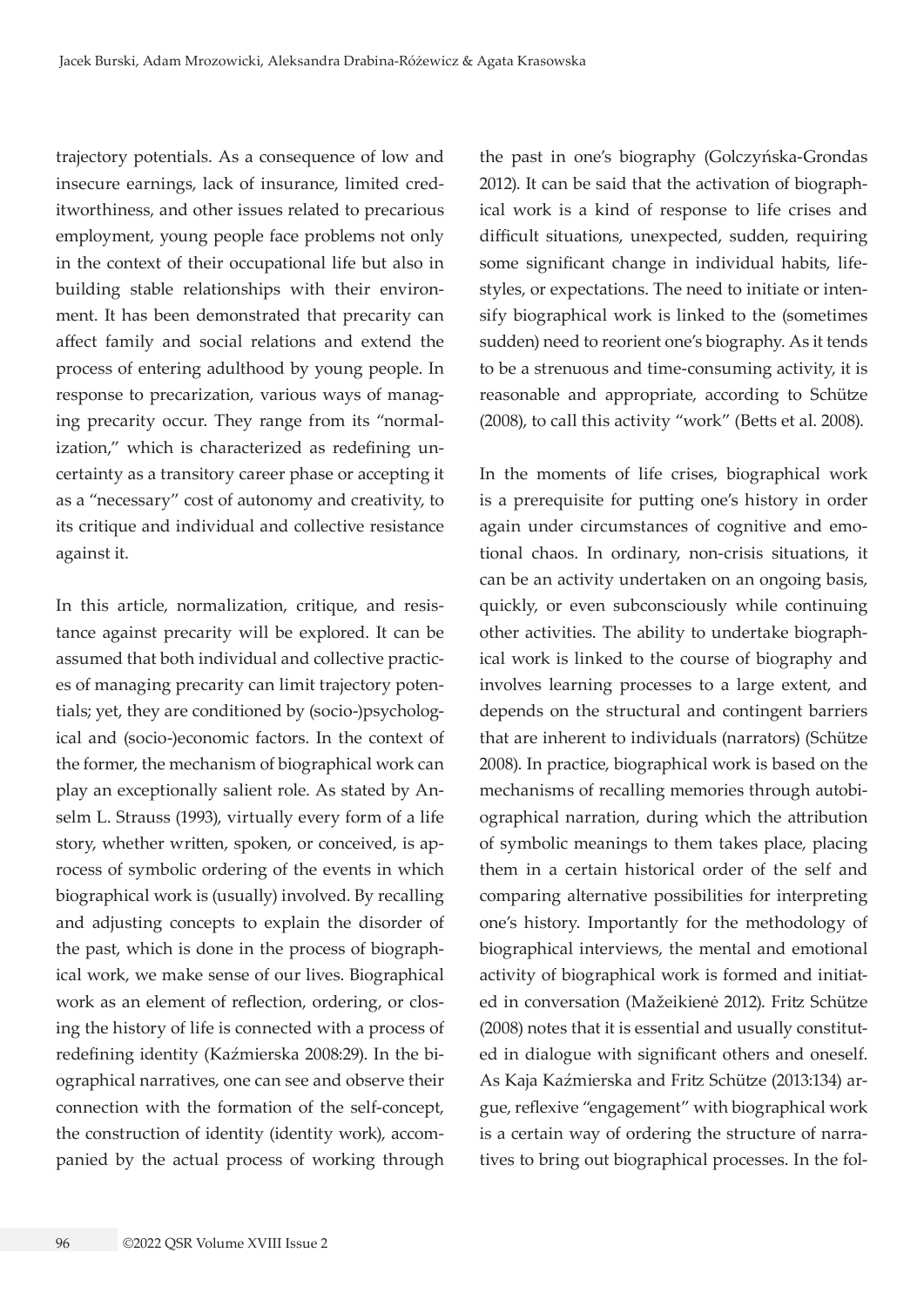lowing sections of the article, we will introduce the case of Helena, a young woman experiencing precarity in the context of a small town in Lower Silesia, to explore the emergence of trajectory potentials at the intersection of working and private life and the ways of managing them.

## **Methodological Note**

The case of Helena was chosen out of the sample of 63 biographical narrative interviews collected in the PREWORK project in 2016-2017. It has been earlier discussed by Mrozowicki and Trappmann (2020), who analyzed the relationships between precarious working lives and experiences beyond work. For the sake of the current article, there are three reasons behind the choice of the interview with Helena. First, her biography is one of the most precarious in the PREWORK collection concerning limited material, social, and cultural resources at her disposal. If biographical work can counterbalance the precariousness of Helena's situation and create a potential for individual and even collective awareness, it should also be present in other cases in which material and symbolic means to "immunize" oneself against the precarity (Lorey 2015) are more developed. Second, even though there is a growing body of biographical research on precarity in Poland, it often concerns precarious middle-classes (Haratyk et al. 2017; Waniek 2019). This article addresses the need for case studies of people representing the category of lowpaid, low-educated, and low-skilled workers (Kozek, Kubisa, and Zieleńska 2017). Third, as mentioned earlier, the authors felt obliged to share some of the salient categories developed jointly with Fritz Schütze during a PREWORK project workshop in 2018.

In the PREWORK project, empirical data were collected with the use of a modified biographical narrative interview method by Schütze (1983; 2008). Our way of conducting biographical narrative interviews and our analytical approach were shaped by the procedures developed by Schütze (1983; 2008), but we also made some modifications. Interviews started with an unstructured conversation before we asked informants to tell us their complete life stories (from childhood to the present moment). After the narrator had presented their narrative (which we did not interrupt), additional biographical questions followed that were focused on recalling events and experiences that were unclear (or implausible) in a more detailed way in the main story. In the third part, and this was the PREWORK project's modification of Schütze's original recommendations, a semi-structured interview guide was used to further explore informants' experiences of work, their images of decent work and a good life, their civic involvement (or the lack thereof), their class identities, the images of socio-economic order, and their plans. Interviews were collected with three categories of young (18-35) people: (1) workers with temporary employment and civil-law contracts, (2) those involved in various unpaid or lowpaid traineeships, and (3) temporarily unemployed following a previous experience of a non-standard employment contract. Recruitment for interviews was based on personal contacts, but also proceeded via social media and trade unions. In the course of the analysis, new categories (e.g., participation in labor- and socio-political organizations) emerged as salient categories for sampling, in line with the logic of theoretical sampling.

In the article, we present the case analysis on Helena. In the first part, we followed the procedures of the sequential analysis as spelled out by Schütze and, in the second part, coding procedures developed by the (classic) grounded theory methodology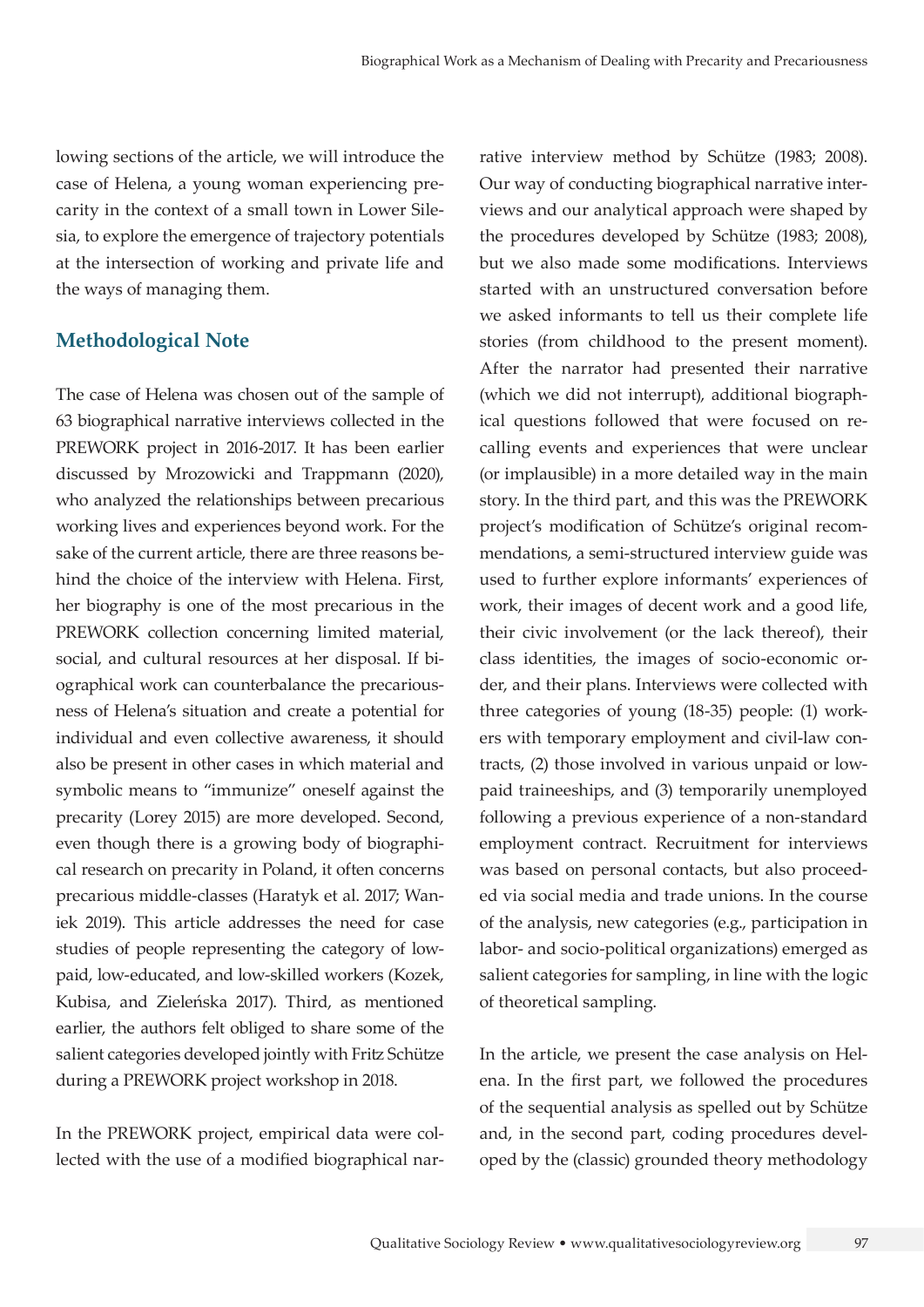(Glaser and Strauss 1967; Glaser 1978). In the case of the former, the main goal of the analysis was to reconstruct the internal logic of the case as a combination of biographical process structures (Schütze 2005). It involved the following steps: a text sort differentiation aimed at reconstructing the communicative schemes of an interview; a sequential structural analysis designed to explore biographical process structures and other social processes; an analytical abstraction in the course of which an overall biographical structuring (*Gestalt*) as a sequence of biographical process structures was reconstructed (Schütze 2008). In the course of the analysis, we were also inspired by theoretical sensitivity developed during open coding and selective coding carried out on the entire sample of interviews (Trappmann et al. 2021).

#### **The Case of Helena: An Introduction**

Helena was born in 1997 in a small town (EM) in the Lower Silesia region in Poland into a family with two brothers; later on, her younger sister was born. Her mother was a hairdresser, and her father was an electrician. They came from the Greater Poland region, not far from Poznan, and have no close family in EM. At the moment of the interview, her mother was unemployed due to her poor health, and her father worked in a Czech factory near the border between Poland and the Czech Republic after many years of unemployment. Her family struggled with poverty, magnified by the problem of alcoholism of her father. During her childhood, Helena's parents did not show her much love. Since she was a teenager, it was the narrator's responsibility to look after her younger sister and her mother, who suffered from depression. Her father attempted to kill himself when she was ten years old, and one of her brothers committed suicide.

Helena attended primary school in EM. She claimed that she was expelled from gymnasium<sup>2</sup> in EM and had to attend school in another town because she and her brothers were stigmatized as troublemakers. Her education at the gymnasium combined general and vocational training, and she specialized in the training of a shop assistant. She mentioned her current plans to continue her education at the Academy of Physical Education<sup>3</sup> in another region, yet she admitted that she lacked resources and family support to do so.

The narrator started working when she was 13 years old while attending school. She worked, without any contract, as a housekeeper, babysitter, and then shop assistant. She passed the money earned to her family. She had an apprenticeship during the entire school time as a shop assistant, and she mentions that she learned many things about the occupation. During her vacations, she also worked in a seaside town as a shop assistant. Then, she completed an internship co-funded by the Employment Office in a small local store in EM as a shop assistant. Next, she continued working with a civil law contract at the same place.

Helena did not mention her intimate relationships. She said that she was raped (by a person from her town) at the age of 17 and alluded to therapy that she underwent afterward. She complained that she got bogged down in her hometown, but she dreamt of living independently from her family.

<sup>2</sup> In Poland, the gymnasium was the lower secondary school; during 1999-2019, it educated young people aged 13-16; its completion was mandatory to start education in a high school, technical college, or basic vocational school; gymnasiums were closed on August 31, 2019, as a result of the 2017 reform of the education system.

<sup>3</sup> In Poland, there are six physical education (sport) universities; all of them are public and have the rank of academies.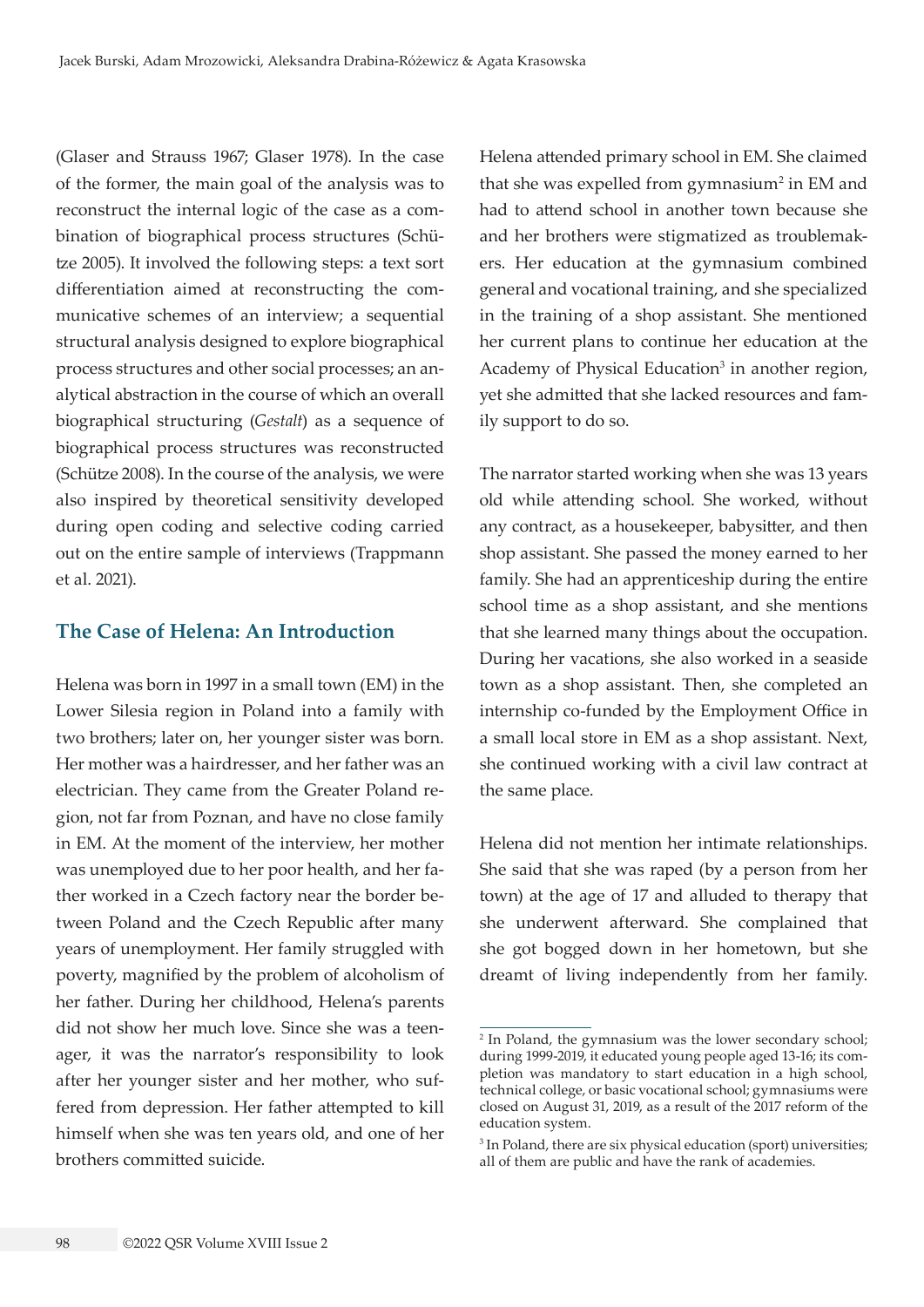She had a boyfriend at the moment of the interview and thought about starting a family in the future. She spoke of herself as an adult, experienced, and responsible. She also mentioned that she was determined to achieve an easier life. Therefore, she worked hard for a living and dreamed of a brighter future.

# **A Biographical Case Analysis: Precariousness, Precarity, and Biographical Work**

According to Fritz Schütze (2008), the analysis of a narrative interview should start with the phase of a formal textual investigation (focusing on a differentiation of the different schemes of communication—narration, argumentation, and description and their functions in this context), which also includes taking into account how the interviewee understood the context of the interview and how they made sense of the opening question. In this phase, it is also important to self-critically look at one's interviewing. In Helena's case, a mutual understanding between her and the interviewers (three members of the research team, two females aged 40 and 26, and one male aged 40) was reached, and the informant started her story appropriately, that is, she went along with the request to tell her life history, did not merely feel obliged to go along with the interviewer's request, but ratified the action scheme of the interview and could get something out of it. In the first sentences, we can observe the pattern that will frequently be present in the whole narrative—the narrative communication scheme was densely intertwined with argumentative and descriptive parts:

[in response to the first question about her life story] Of course, of course. In... yes. If I am to, uh, if I am to

start, it was here, here my life started, my whole life, so to say. Ach… everything started, in fact, in primary school. There was not such a point in my life in which I would believe that this is how my current life would look. I imagined everything differently. That I would study, that I would go to a sports school. That my life would be full of energy, uh, and joy in the first place. And a lot, a lot of optimism. And this approach to life, with a smile, with joy. Later, my problems started, already in school, in junior secondary school. Uh, I was expelled from school due to the fact that here, too, many people knew my family. My brothers were total troublemakers. And everybody thought that I was the bad one, that I was also able to fall so low that nobody would be able to help me get up again.

Helena started referencing primary school in which, as she claimed, her life began. It was only a figure of speech; however, it was significant that she chose that phase of her life for the opening statement. It can be interpreted as a turning point that was mentioned to demonstrate a possibility of an alternative path of her life in which she would have studied and attended the Academy of Physical Education—a university that specializes in sports sciences. Unfortunately, the idyllic vision could not have been fulfilled. Following a brief argumentative commentary, she moved back to the actual line of events in her educational career, which was far from her primary expectations. The pattern of moving back and forth between actual and imagined (or alternative) courses of biographical events was a unique feature of Helena's presentation in the interview. Even though it could have also been observed in other biographical narrative interviews, extended argumentative statements and theoretical comments almost entirely dominated the first part of the interview with Helena. When the narrator spoke about specific situations in her life, such references were marked by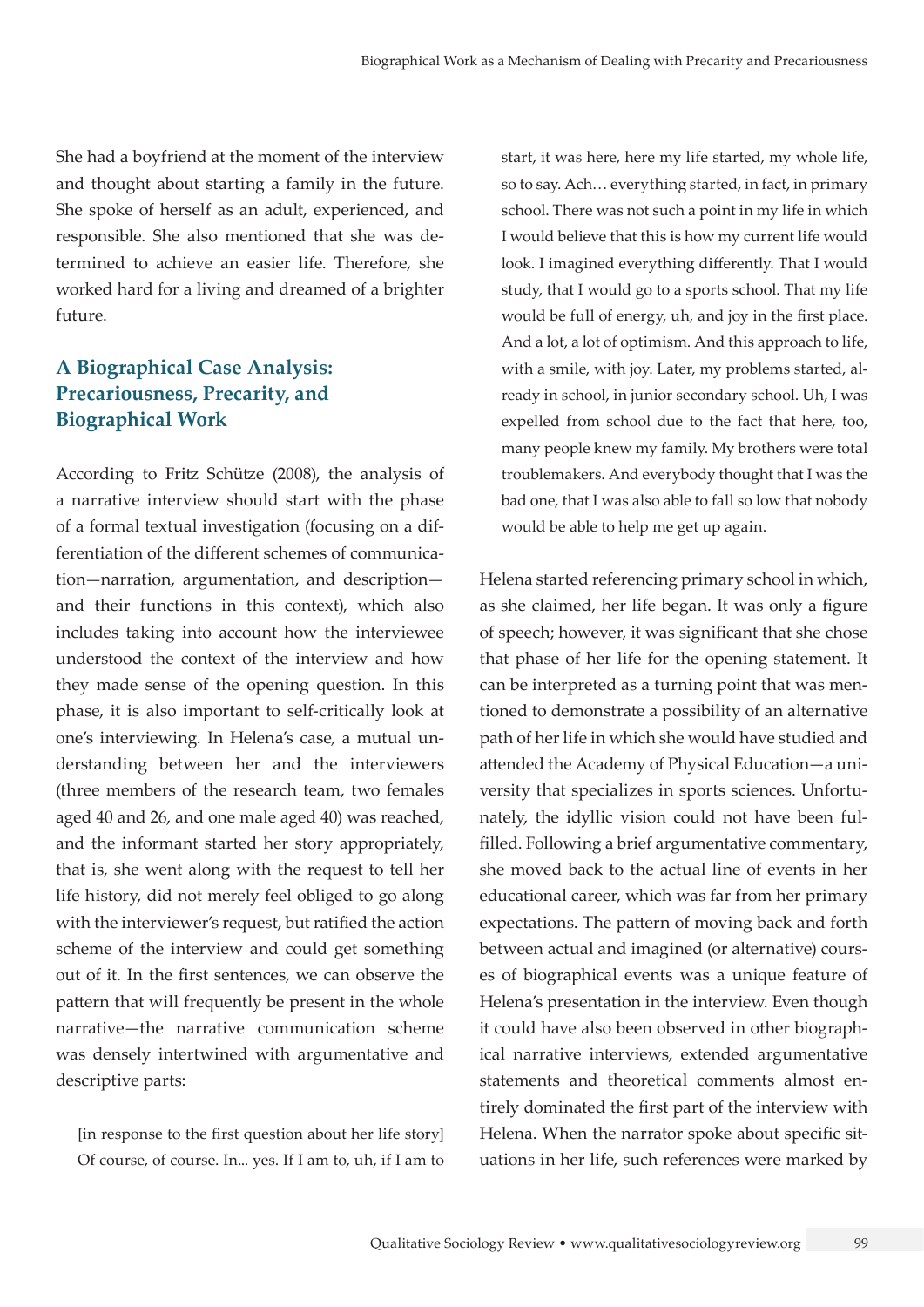an almost complete lack of time attributions, which gave the listeners the impression that they could have happened either recently or in early childhood. There were only scarce references to particular life encounters and interactions with other people. An important question is how to interpret such a way of telling one's life history? Helena finishes her narrative with a disintegrated narrative coda: there are many argumentative commentaries embedded in her narrative, and, at times, argumentation becomes dominant and tends to drown her narrative, as well.

In our opinion, the scarcity of narration in the interview with Helena may be explained in at least two ways. First, it could be seen as a result of complex trajectory potentials regarding precarious family relations, work experiences, and social relationships more broadly. Being entrapped in uncontrollable processes that resulted from the precariousness and precarity of Helena's life and work situations made it difficult for the narrator to chronologically order her biography. Its chaotic reconstruction mirrors the disorder of her actual life experiences. Second, it can be suggested that extended argumentative commentaries reflected Helena's biographical work through which she attempted to make sense of her predicaments and to reconstruct her identity affected by a biographical trajectory of suffering. While both interpretations can be seen as complementary, the first one is focused on Helena's incapacity to build a coherent identity, and the second on her continuous efforts to do so. Following the case analysis, the subsequent part of the article argues that despite super-precarious conditions, Helena retained her capacity to do biographical work, and thus the second hypothesis proves to have stronger explanatory power. Yet, Helena's effectiveness of doing biographical work for overcoming biographical predicaments remains limited due to a very low

level of all kinds of social, economic, cultural, and symbolic resources that are at her disposal.

Looking closer at the main ("spontaneous") part of the interview, we can observe how the actual and imagined courses of biographical events continue to shape the logic of her self-presentation. Having started with her school-related story, Helena began to narrate about her work experiences. The transition from education to work was connected with her transfer from general junior secondary school to a vocational school that combined education and occupational training (the informant does not clarify what type of school it was). She referred to it as an event beyond her control—a regrettable consequence of her family background and the misbehavior of her brothers. Since the rationale of that administrative decision is unknown, it can only be speculated that the lack of family recognition might not have been the only factor behind it. As a result, Helena unintentionally started a specific career path that eventually led her to work as a shop assistant.

I was transferred to a school in which I did junior secondary school and vocational school at the same time, and I can also say that I have no higher education. This was an ordinary junior secondary school, and the fact that I had professional training was another matter. I finished school, finished training to be the shop assistant that I am now. And... what else can I say here? Hmm, later I went for a traineeship. I finished that. There was a post-traineeship agreement, rather short, uh, but this was normal work, normal, normal conditions. Uh, and, how to say it, learning that this is the adult life. That these are the obligations of an adult. And, in fact, this is not, uh, these events are not always pleasant. Uh, many things happened, uh, like, in my family, this was an escape. Towards people. Uh, earlier, I was surrounded by a group of friends, but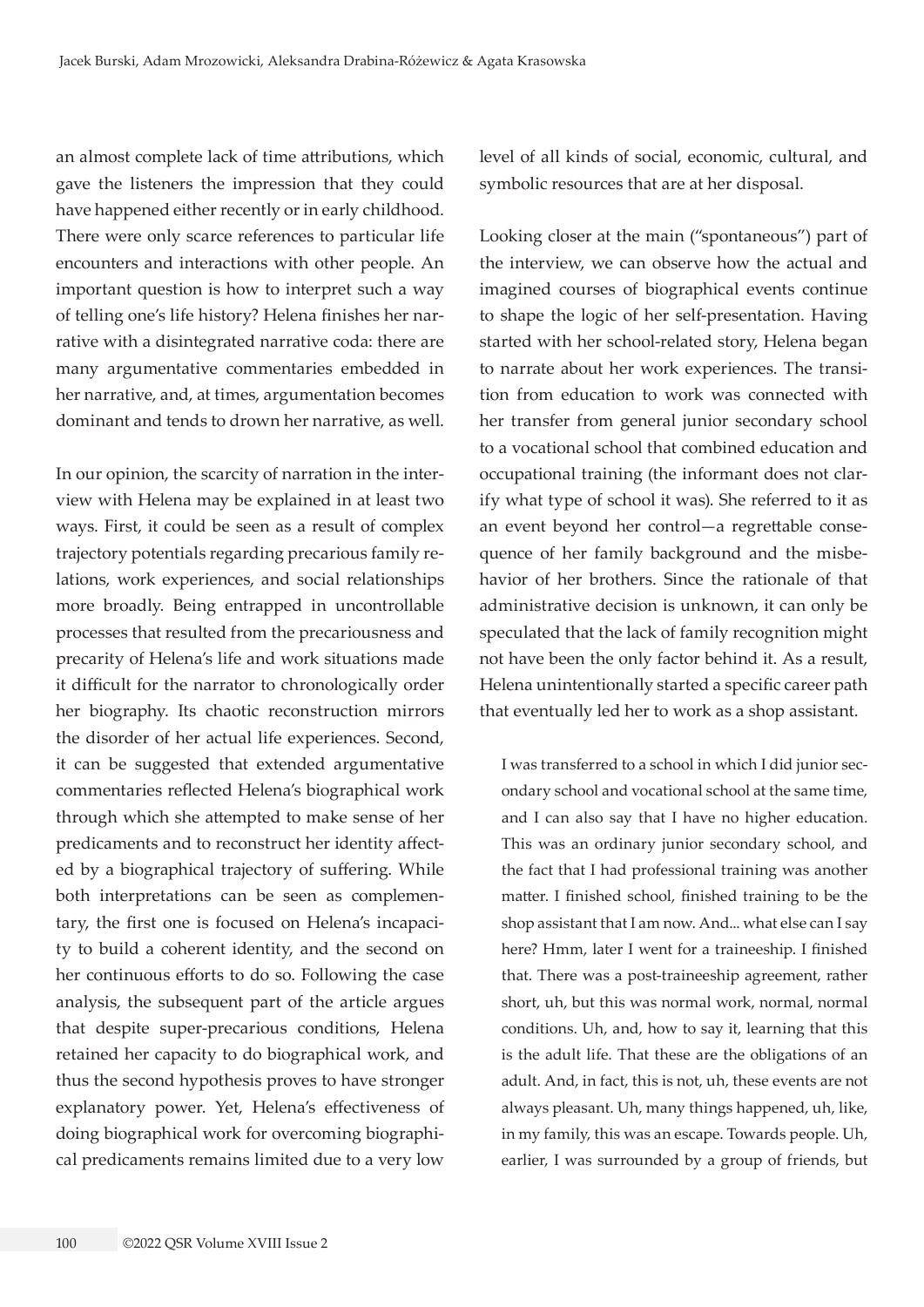they started to be against me. I started running away to work, lost all my friends, all my friends. Now I am left to myself. I work, go back home, sit at home. Ordinary, gray monotony. I only lack, I mean, only family, yes. Children, a husband. And, in fact, this is all. Uh, there are no, there is no entertainment. Hmm, so this life and these events would make more sense. Uh, even though I try to be a positive person, always smiling. Unfortunately, life kicks you, totally kicks you in the teeth. And life showed me that this is... that this is not... a fairytale. That this is, mostly this is a struggle. That is, we, people, we are like, let's say, proverbially, in a jungle. Everybody fights for survival. Everybody does it the way they can. Uh, not everybody manages, and everybody, the majority of young people, reach the bottom.

The above quotation shows how Helena combined different plots of her life story from the very beginning of her interview. She recalled the school transfer and admitted that it let her work as a shop assistant. However, she linked it with the phrase "learning that this is the adult life," which should be understood as an introduction to the story of the loss of meaningful and supportive social ties. In the quote, markers of precariousness can be found, including those related to her family ("many things happened…in my family"), fragile social networks (losing friends, lack of social support, isolation at home), and a blocked educational career. Yet, she does not elaborate in detail on the social processes that led to her disappointment and remain at the level of argumentative commentaries and generalizations, including those concerning the situation of young people in Poland. Her situation is framed in terms of a "social jungle" (Narojek 1982), a lack of trustful relationships, and the collective degradation of young people. In the further parts of the interview, all of those threads are mentioned in argumentative sequences on the situation of herself and people like her in EM and Poland, more broadly.

The structure of the first part of Helena's interview can be described by the metaphor of a container in which subsequent trajectory potentials are layered. It is important to note that all of them, at some points in the narrator's life, impacted her biography and led to the unfolding of a biographical trajectory of suffering. Overall, the stake for Helena, meaning, the rationale for the actions she undertook, was to regain control over her life and find the resource of stability and safety.

After the education-related story, Helena went on to describe a complicated and hard to control situation in which the precariousness of her family life and the precarity at work were intertwined. She reconstructed the deep financial deprivation of her family and linked it with her need to find a job. It led her to extensive theoretical comments on "unrewarding" working conditions and relations with customers that were the sources of her constant disappointments and the feeling of humiliation. Once again, they were followed by a short narrative part related to the educational and economic exclusion of Helena and her family:

Even though I could say I am not proud of that, that I do not have the appropriate education, as a woman, yes. Everybody knows that the majority of women, some kind of, let's say, also have completed higher education of some kind. I, unfortunately, got blocked. And I had a choice. Either I go to school and have nothing to wear, nothing to wear, or even how to charge the stupid phone. To stay in touch with the more distant family or closer family. And going to work and being able to afford something. Even though, on the other hand, I work, I still cannot afford anything. It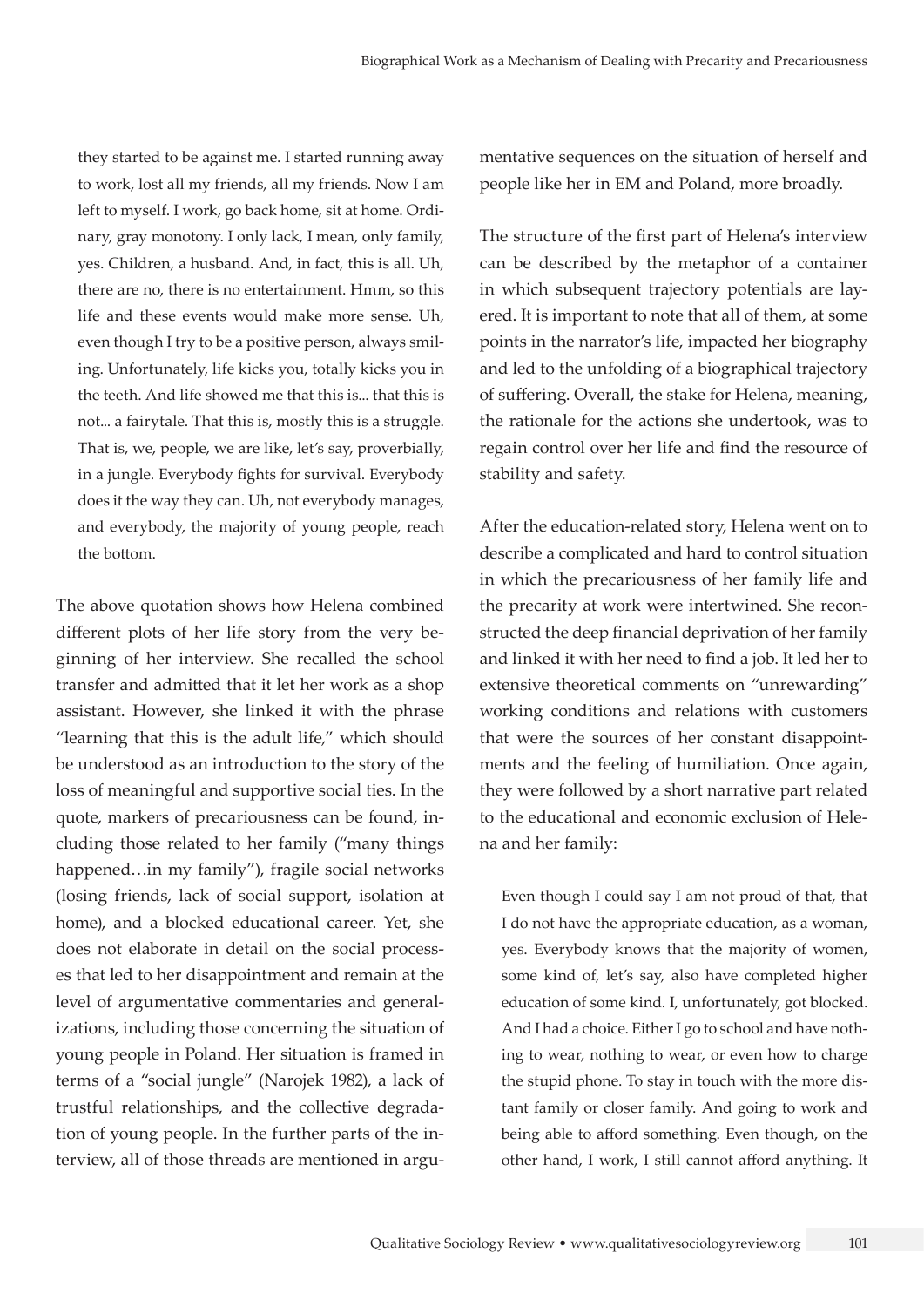is because I earn little this is completely unrewarding work. And, in fact, if somebody told me that they wanted to be a shop assistant, I would do all in my power to stop this person, so they don't get involved in it. Everything else but a shop assistant. Because this is... this is so monotonous, but unrewarding. People cannot be grateful to us, shop assistants, those who do everything so they can be served quickly and efficiently, so they are satisfied. And they are still able to make it difficult for us. Complain, insult us all the time…And, in fact, if somebody told me a few years back that I would be doing what I am doing now, all my life, uh, so far sacrificed myself for people, I would not believe them. Everybody thinks that, uh, work in the shop that is it. Warm, dry, there is no, no problem. But, here, in your head, everything gets destroyed. If you feel that you are trying, even though I do everything so people are satisfied with what I do. I still get stumbling blocks in my way. All the time, it is humiliation, insults all the time. And I am to smile and say: "Yes, you are right because you are right." There is no way for me to stand up to them.

The above-quoted passage allowed the narrator to demonstrate the contradictory nature of her work situation. She talks about being humiliated by customers, which is an isolating experience. Furthermore, in the next part of the interview, Helena reconstructed relations with her employer and work colleagues as "total exploitation." On the one hand, it was marked by a precarity trap due to limited earnings, a lack of recognition, and supportive social relations. Additionally, the necessity to start work early in her life was interpreted as the main reason behind abandoning her educational aspirations. On the other hand, it was work that let Helena perform her gendered role as a care provider ("adult woman") and the less traditional, but not atypical role of a young working-class woman who supports

her parents financially. That is mentioned in the subsequent parts of the quotation:

And because of that, my life so far was full, full of nerves, unpleasant situations, not nice, really upsetting events, which not everybody can manage, carry on their shoulders, right. But, everybody has a cross to bear. So far on my shoulders falls this obligation, that even though I am as young as I am, I have no family, I have no husband, I have no children, in my head, I have this feeling of being an adult woman as if I had my children, a husband, a family.

In Helena's narrative, precarious and alienating work partially became the space where she could have fulfilled her "family obligation"—reinterpreted religiously as a "cross to bear." In other words, biographical work on precarity helped the narrator find some source of internal strength in extremely insecure and alienating conditions, which can be connected to a specific sense of obligation related to female adulthood and family responsibilities.

The interpretive frame of sacrifice due to family obligations is crucial for the next part of the interview, in which Helena recalled more deeply the family relations and focused on her traumatic dealings with her father. The lack of recognition and support of her father were central to the narrator's ongoing efforts to prove her maturity through work. The theme of precarious family relations and the motif of work as an escape from her family (Piotrowski, Kaźmierska, and Waniek 2011) were interconnected:

In my life, I did not experience anything like, I don't know, my father telling me he was proud of me. He has never told me that. And that is why I ran away here. Some run away to books, read a lot of books, submerge in the world that, that is described in the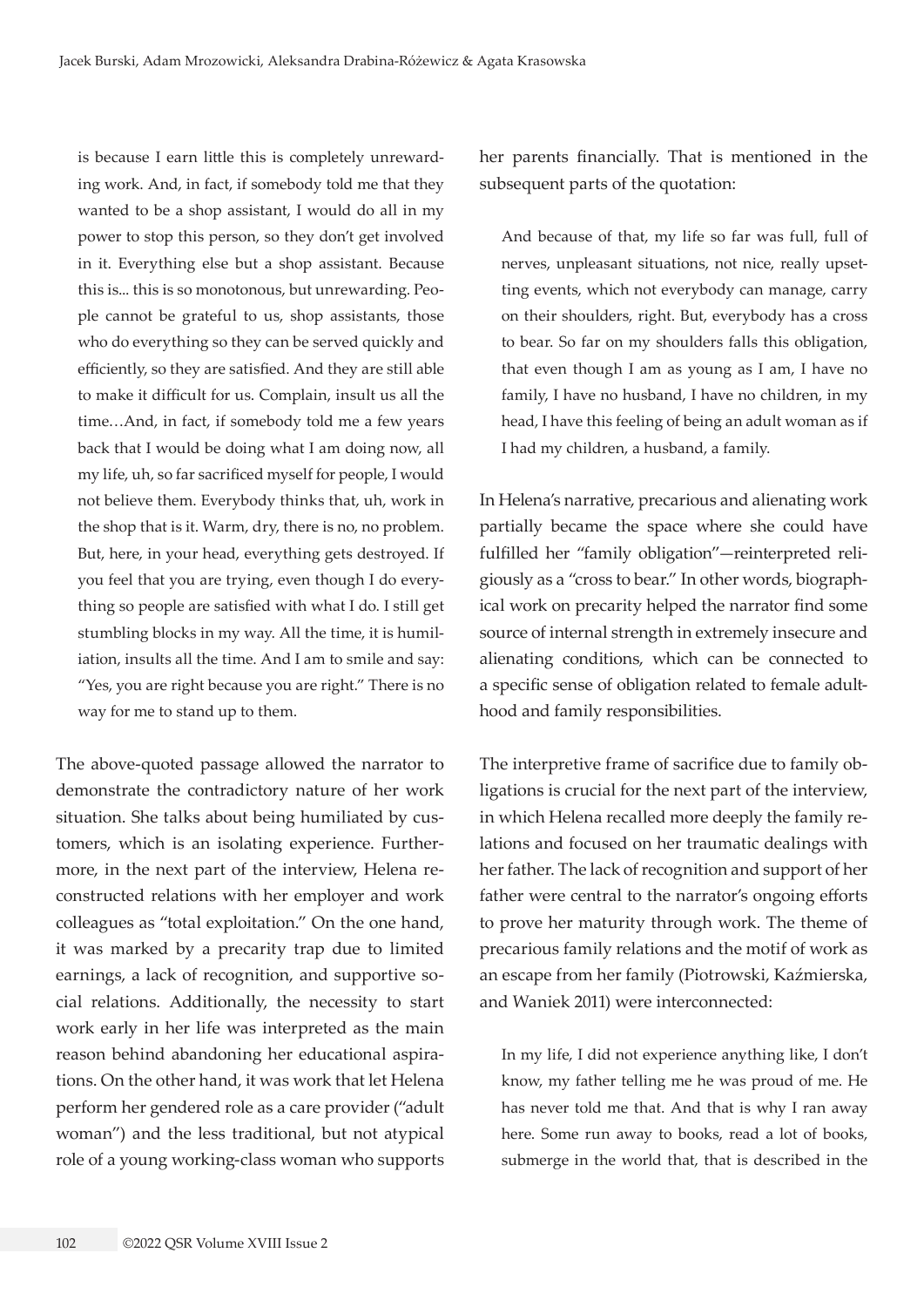book. I run to work. Because I have no other option. I have no option to, I don't know, meet somebody who understands me. Who can grasp me, uh, my way of thinking, my experience would be at least a bit similar to this person's.

Helena narrated about her father in the context of the lack of recognition for efforts to provide for her family. While work was a space of retreat from her fragmented family, it did not offer what the narrator sought for, namely, meaningful social relations (friends), support, and understanding. As a result, it was redefined as another kind of biographical trap. In the next parts of the interview, there are more and more references to how she increasingly suffered in her relationship with her father. The story of his suicide attempts led Helena to narrate, in a very restricted manner, about her attempted suicide. It needs to be mentioned that it was not the only suicide-related story in Helena's family. She had a brother who committed suicide a few years before the interview. The part in which she recalled that situation was very similar to her current situation. In the fragments concerning the relations with her father, Helena also mentioned her psychiatric treatment and went deeper into the description of her psychological condition:

I was, went to psychiatrists, psychologists, took psychoactive drugs, nootropic drugs, because of that I got neurosis. That led to neurological problems, psychiatric issues, everything started to fall on my head, on my shoulders. I started falling apart. But, beyond that, I am mentally really down, I try to show that it is not there. That I am not a person who went through, who saw, uh, continuous fights at home, who was mentally destroyed, "You are such and such, you are the worst," insulted, really, even by people, who... you would not want to hear it from your father, and that was a common daily thing. They would tell me, for example, my mother never told me anything like that. She would not be able to utter it. I can bet with you that she would not be able to do it. But... for example, my father never had any scruples, no remorse. Even when, when he told me that he never wanted me. That I was a child, simply... not his. That he never loved me. Yes, he was able to say that. He was able to call me the worst names. He was capable of saying that if... if I managed to do what I wanted, it would be for the best. To hear that from your father, it hurts more from your mother, but from your father, that is equally important, because if it was not for my father, I would not be here, right. That is why, that is why things that happened in my, you could say, childhood, even though I am still a child, and I am not ashamed of that. I do not want to pretend that, God knows, I am an adult and all that. That, I think, caused me to decide to run away to work. Because I have contact with people and I see people every day, not everybody is nice. But, I am among people, I am not closed within myself, I do not think about what hurts, what my problems are, but I think that when I am among people, I have to smile. And, uh, as they say, to put on a brave face. Show that everything is OK, that I am an OK person. And, and, in fact, nothing can destroy me. Nothing can destroy me.

In response to psychological problems, Helena sought both the professional help of psychiatrists and supportive social relations at work. As she mentioned in the later parts of the interview, she could not afford private psychiatric consultancy due to limited financial resources, so she decided to discontinue therapy. The social environment at work also proved to be unhelpful; for instance, despite serious psychiatric problems, Helena admitted that she could not take sick leave because her boss would be "mad" at her. Vulnerability dispositions developed at home,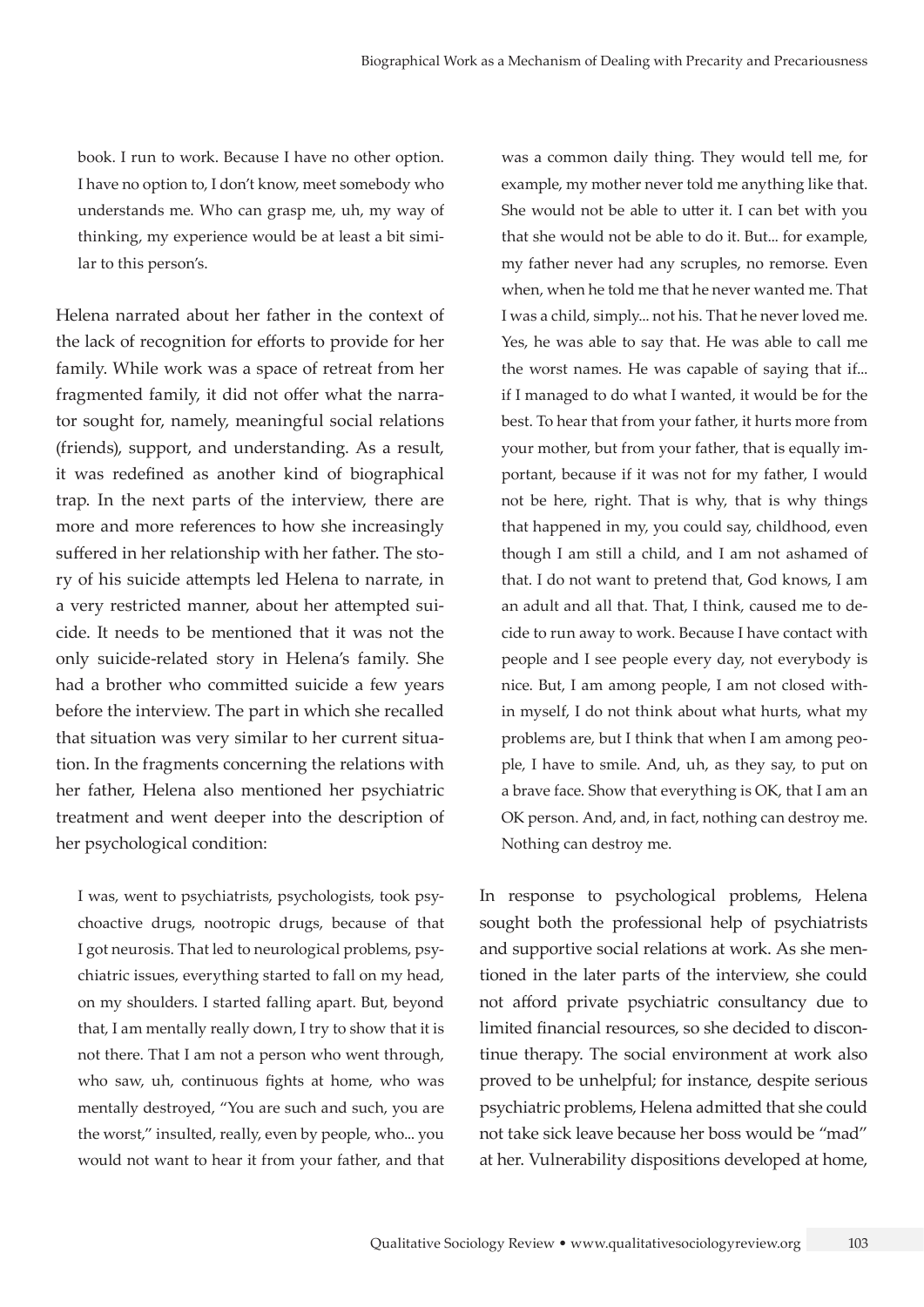including the lack of recognition of the narrator's value by her father, blocked her biographical identity formation, and scarce institutional support (intervention of educational institutions being limited to moving Helena to another school for "difficult kids") made the narrator accept her precarious work environment as the only available escape from general life precariousness. Lacking the support of other people and institutions, such as her school, the local employment office, and the social welfare center, Helena could only rely on her biographical work to regain at least appearances of control ("a brave face") and restore the source of inner strength. The conviction that "nothing can destroy her" may sound unrealistic, but it seemed to well-reflect Helena's attitude towards her biography, in which she was the only source of agency in her life.

The biographical work of Helena had a gendered character not only due to her reference to a violent and uncaring father as a negative reference point for her biographical identity construction. It was also because it helped her situate her problems in the context of women's fate in general, represented by the story of her mother. Comparing herself and her mother, Helena saw many similarities, including the danger of being trapped in abusive and suffocating family relations reproduced by a strong, moral obligation to permanently and unconditionally help family members and care for them. Recalling the dramatic events of domestic violence perpetrated by her drunken father, the narrator explicitly refers to collective, gendered categories:

He used to drink, notoriously, uh, there were arguments at home, not only shouting, violence as well. Uh, it is not easy to watch it and wake up every day with a smile going to school. Or, I do not know, watching your mother at night when she sleeps, so father would not hurt her. Because that... because I was also a witness of how my father tried to suffocate my mother. I, in fact, as a small child that did not understand anything, because I did not know life at all, and I did not know how brutal it could be and how many unpleasant things a woman can encounter. Not so much a person as such, but, in fact, a woman, what life a woman can have, be kicked by it in the teeth, and how many unpleasant things can happen.

The story of her father's violence at home and "unpleasant things" a woman can encounter serves as a background for another, even more traumatic, narrative—the story of the rape Helena experienced two years before the interview. That devastating experience had been faded out to some extent by the narrator, but was so crucial that she could not miss it entirely. First, she only mentioned it with one sentence in the context of the loss of contact with her friends who "turned away" from her not long ago. She did not specify details of losing friends and did not yet refer to the fact of being raped. However, she stressed that they started to be "against her." Next, she returned to it after she was describing her relations with her father. In that moment of the interview, she mentioned the "unpleasant event" that happened among friends that we can connect with the previous description of losing friends:

Because I have already... despite my young age, I have lived through so many things. The difficult climate at home. Among friends, so to say, a very unpleasant event that I do not wish any woman to go through, what I went through. It was, it was not so long ago, only two years ago.

Eventually, she narrated it in a more detailed way in the final part of the first part of the interview, which combined with the coda structure: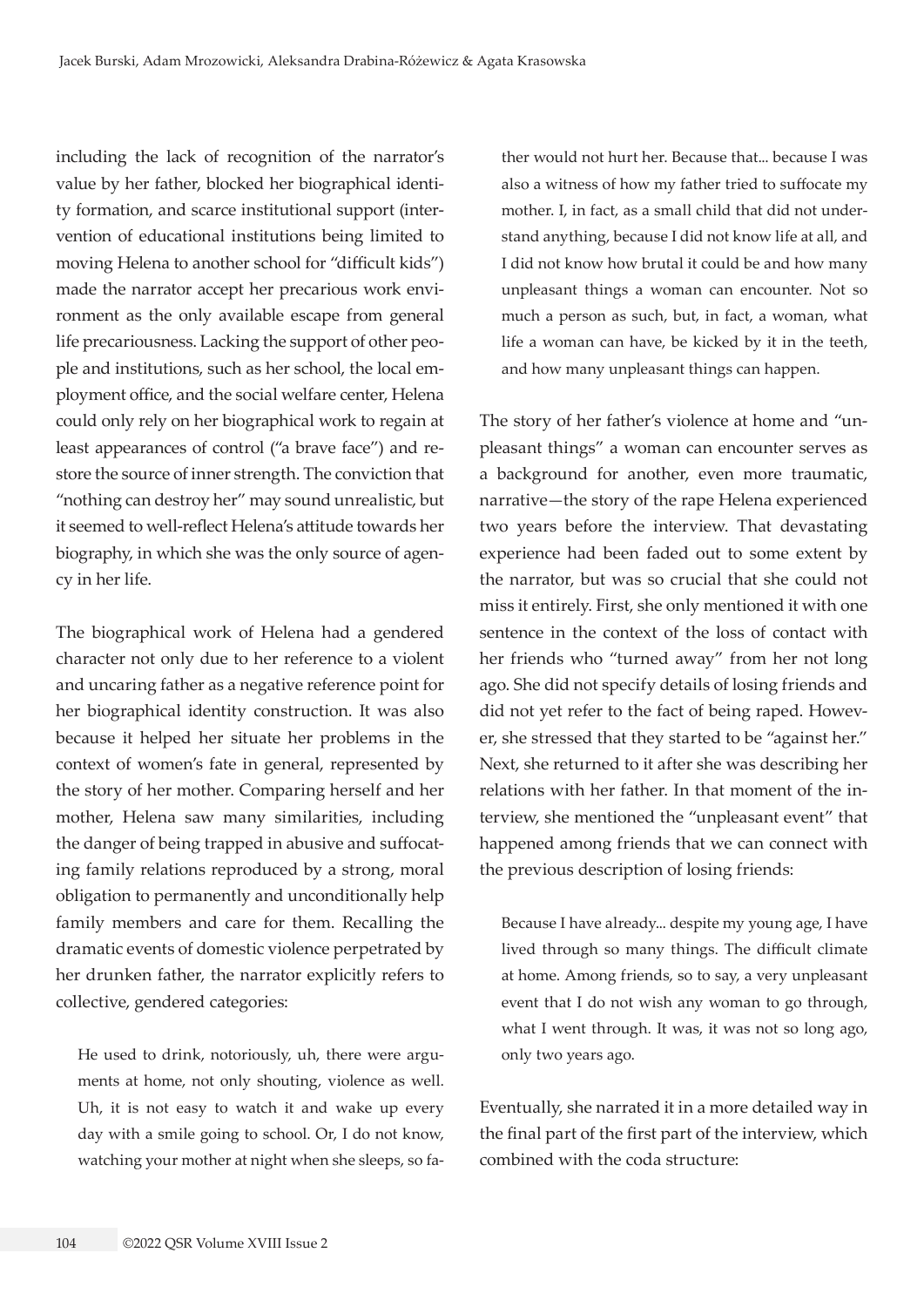I dealt with problems because despite coming from this and other family problems at 17 I was raped. And that was such an experience that... I could not live normally. Nobody would want to go through that. And even more so, I was alone at the time. There was nobody I could tell about it, who would help me, would go with me to a stupid doctor. To learn, simply, if everything was ok. I already accepted that what happened, happened. But, later, when there were moments I was tormented by that person. And blackmailed. By a person from EM. It was not easy. Keep seeing the perpetrator, the person who hurt me. That is why I would do everything to run away from here. But, I cannot, I have nowhere to go. I am blocked from all sides. My mother, even though she sees that everything hurts me, memories come back, I cannot sleep at night, there is no clear thinking, sober thoughts, like. I do not think normally about life, but all the time only: "Helena, you still have time, you are young. Work a bit, you will save some money, you will go where you want, start everything afresh. You will cut all this off, you will not see the people who hurt you." But, it is always like this that if I do not give them money, they will take it from me. One way or the other. What else can I say?

It needs to be highlighted that the story of the rape was preceded by a longer fragment that started with recalling her father's statement that he did not want Helena to be born. She recalled her mother as a character similar to her ("good heart, soft bottom") and passed to a longer argumentation on people's disgracefulness. She eventually commented again on the harm she experienced from her relatives. In the final part of the coda, she once more referred to the choices she had made and which she regretted, such as not continuing her education. In a way similar to the beginning of the interview, she revealed an alternative vision of her life in which she would spend her time like a "normal teenager" enjoying time with her friends. Once again, she alluded to premature adulthood, the lack of a loving and supporting family, and forced self-reliance ("I learned that nobody will help me if I cannot deal with it myself").

In this context, the traumatic experience of being raped at the age of 17 represented a peak of the biographical trajectory of suffering and the key to the understanding of Helena's entire story. She revealed that event at the very end of the first part of the interview. As a result of her reflexivity, which was, most likely, reinforced by a psychological (or psychiatric) treatment, Helena developed self-awareness of the negative feedback loops of her precarious family life, vulnerable social relations, and precarious work. The psychiatric treatment itself is only briefly mentioned and was not further elaborated by the narrator. Most importantly, it is not recalled in a positive light as an event that helped Helena develop a new sense of her life, but rather an event that contributed to further problems related to taking "psychoactive" drugs.

I was, went to psychiatrists, psychologists, took psychoactive drugs, nootropic drugs, because of that I got neurosis. That led to neurological problems, psychiatric issues, everything started to fall on my head, on my shoulders.

The narrator does not consciously link her capacities to reflect upon her life to psychological or psychiatric treatment. Moreover, the reconstructed, very chaotic character of her biographical narration also suggests that the psychological support was not fully successful in providing her with a coherent sense of self-identity. On the other hand, contrary to the suggestions coming from earlier studies (Schütze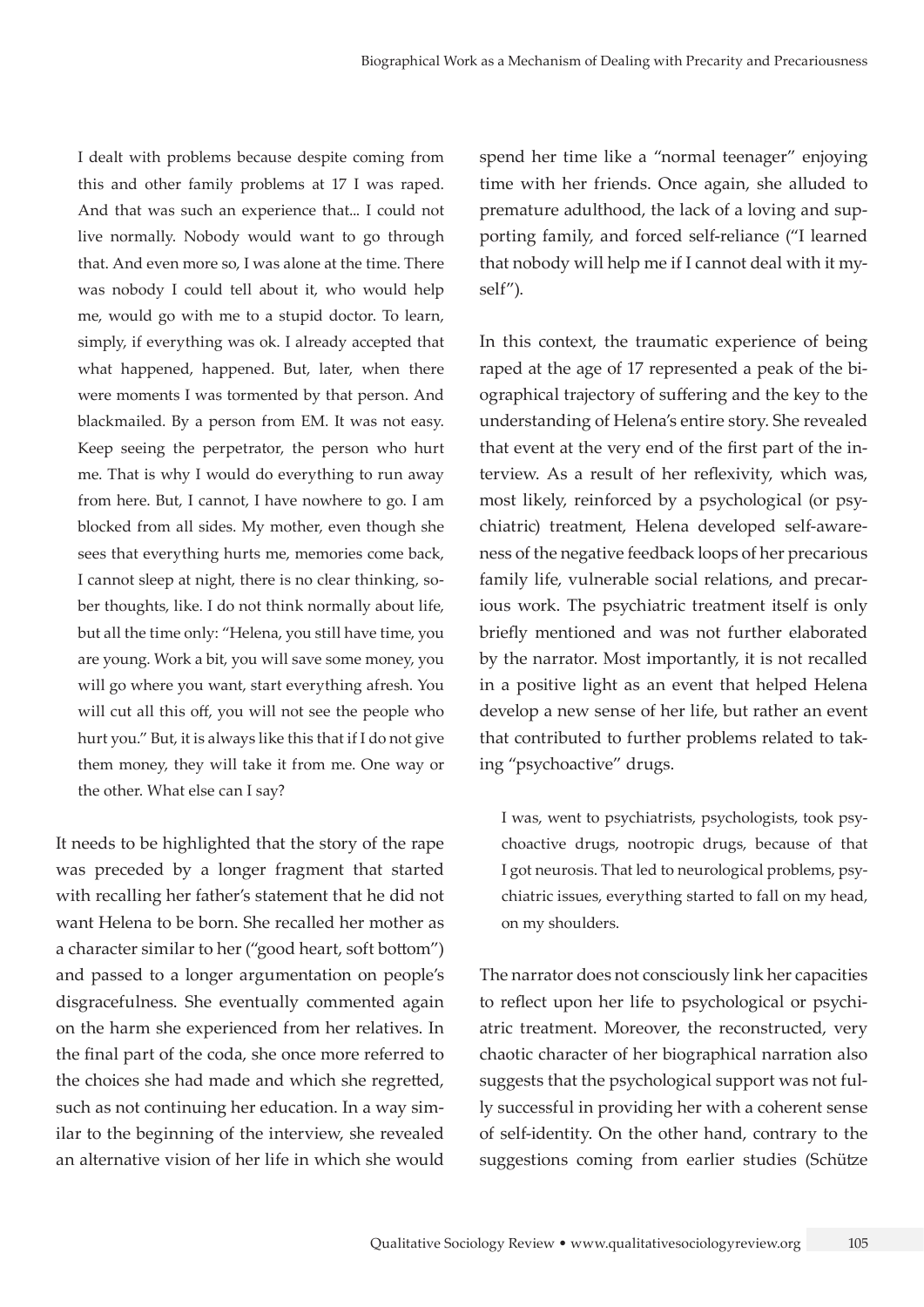2015), the treatment has not completely blocked Helena's capacity to develop a critical reflection about her situation. She reflected on and recognized her precarity trap in terms of "being blocked from all sides," lacking solidarity, social relations, and supportive institutions in particular, in the moments of deep biographical crises in which social support was needed. Having been raped, Helena felt abandoned not only by her friends but also by the local community that accepted the presence of the perpetrator and excluded the victim. The local community did not punish the perpetrator. That traumatic experience stigmatizes Helena, not the perpetrator. Perhaps the most pessimistic overtone appears in the last sentences of the first part of the interview. Her mother's advice to save money was right, but Helena did not delude herself—all money she would earn would eventually be taken by her family.

The case of Helena was one of the most extreme examples of the intersection of precarity and precariousness in the sample of interviews collected in the PREWORK project. Yet, even in this case, some positive consequences of biographical work can be observed. It is not known what the origin of Helena's biographical work is. We suppose that it is a derivative of contacting a psychiatrist and psychologist, and it results from her natural abilities. First, biographical work helped the narrator recognize the limitations and contradictions of precarious work as a strategy of coping with precarious life, which can be seen as a salient aspect of the "roads to awareness," to social and public discourses, and socio-political activation. Second, it made it possible to define some of Helena's problems as collective ones, experienced by young people or women. Third, as it appeared in particular in the final part of the interview, reflexivity enabled the narrator to redefine her biographical resources in positive terms, as

something that can be used in the future; a potential marker of overcoming a biographical trajectory of suffering. Asked about her plans, Helena mentioned her dream of becoming a kindergarten teacher. That plan does not seem realistic, but is not impossible. She said:

I will surely enjoy life one day. That is, uh, now that is collecting experiences. So, in the future, when I have a problem, I know how to deal with it. And what is my strong suit, and what is not, right? We all have them. Also, sensitive points, but not everybody manages to discover them.

Based on the story of Helena, and similar stories in the PREWORK project, some other, more general features of the "roads to awareness" of precarious workers can be identified: (a) questioning and delegitimizing insecure, low-paid jobs and abusive workplace relationships: a realistic definition of the precariousness of individual work situation; (b) defining precarity as a collective rather than individual problem concerning intersecting social inequalities along with class, gender, age, and other lines; (c) starting voluntary social support and counseling work in one's social environment (e.g., willingness to support other people in a difficult situation). The existence of the latter approach is visible in Helena's answer to the question about the social group she would identify herself with; yet, she did not elaborate on activities she undertook:

**Interviewer:** Listen, and with all the baggage, who you are. With all your person, with what you do, what was, what your past was, with your aspirations, taking into account everything, where would you place yourself... in the group division that you mentioned, where are you in that division?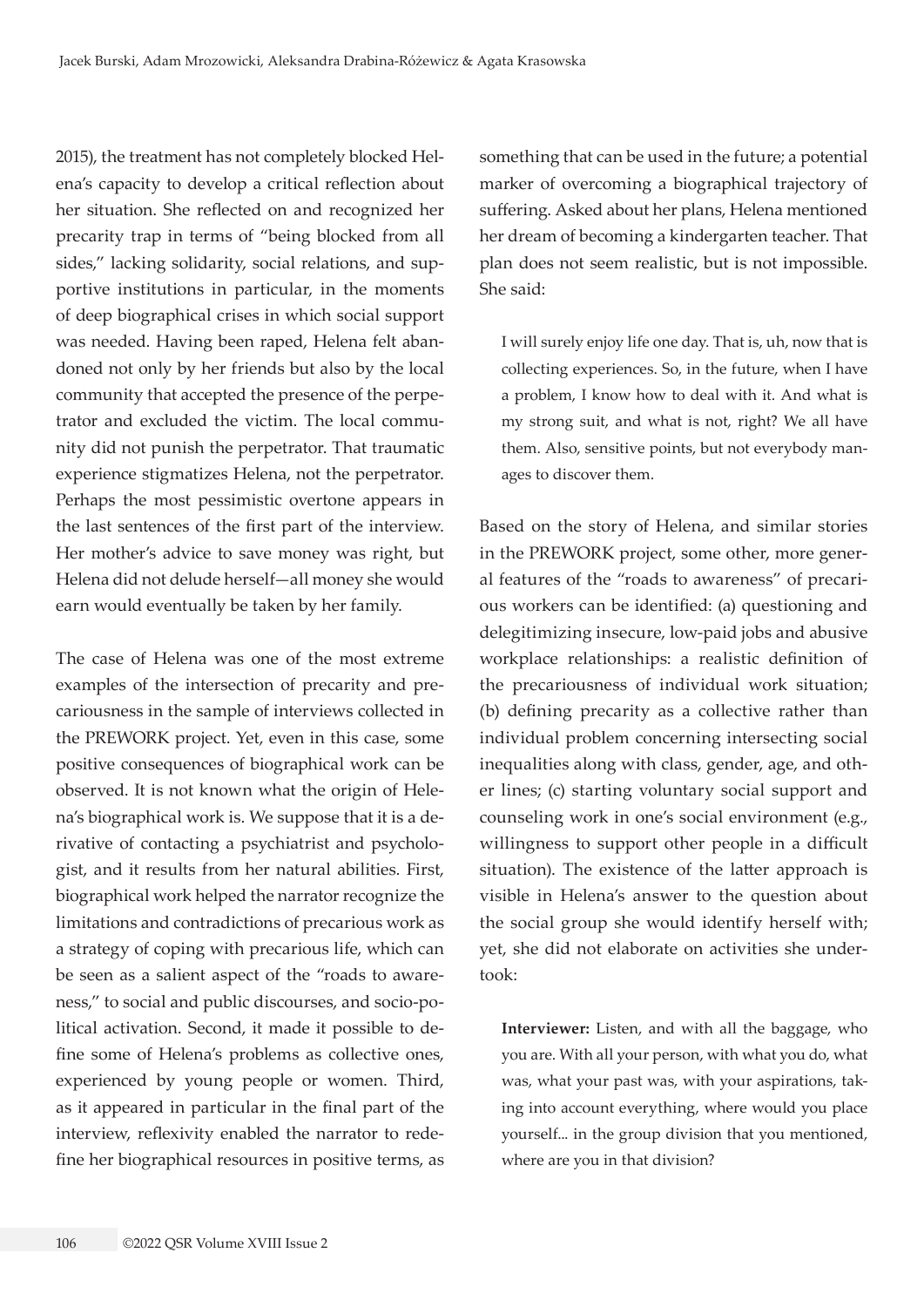**Helena:** Right, in that, in that group of people who are able to do something for somebody. A person who, despite that I have my own life, my problems, I am trying to help others, get involved in other people's lives. Even though I cannot deal with my problems, I am able to deal with other people's problems, which is sick. That is in my, in my opinion, and it is, in fact, that, that is sick. I cannot deal with myself, with my problems, but with the problems of, I don't know, a friend, or, I don't know, somebody from the family. I advise, I tell them, even though I have no experience.

In the interview with Helena, the next step, namely, (d) starting a socio-political gospel that would translate into new political or social movements was not visible, and the entire story was dominated by the search for "escape" from biographical suffering. That is the reference to the discourse of the need for collective mobilization. Yet, it is worth mentioning that some forms of collective organizing of precarious workers did emerge in other cases in the Polish sample of precarious young workers.

## **Conclusions**

In the article, biographical work in the story of a precarious young shop assistant, Helena, was scrutinized employing the textually focused biographical analysis of her life course and current experiences, based on a biographical narrative interview conducted with her. Following the interpretive sociological tradition by Schütze (2008:249), biographical work "consists of shaping one's own personal identity by referring to oneself" in several dimensions, such as "autobiographical recollection, reflection about alternative interpretations of one's life-course tendencies, self-critical attempts of understanding one's own misconceptions of oneself and self-chosen or self-erected impediments, a circumspect

assessment of impediments superimposed by others and by structural conditions, imagining future courses of life that support the overall 'gestalt' of the unfolding biographical identity as essentially one's own." As documented in the analysis, Helena's biographical work contains two types of reflections: on current working and living conditions, as well as on individual socio-biographical process structures and features. In the narrative rendering of Helena's autobiography, her practices of narrating, describing, and evaluating her life situation and precarious working conditions were studied. In line with earlier arguments of Castel (2000) on the twofold nature of precarity as economic uncertainty and social disembedding, precarious life situation, and the precarity work traps were intertwined as reference points for shaping the fragile biographical identity of the narrator. The analysis confirmed the observations of earlier studies that the scarcity of meaningful and supportive social networks and limited institutional support makes managing work-related precarity difficult (Manolchev et al. 2018; Mrozowicki and Trappmann 2020).

Unlike the studies focused on the macro-structural aspects of precarity as the mechanism of class formation (Standing 2011; Wright 2016), this article offered a micro-sociological exploration of the precariousness and precarity as conditions of individual life and work experiences. The analysis of Helena's story demonstrated, first, the fragility and vulnerability of a personal life course burdened with cumulated features of precariousness, that is, a life course dominated by the biographical process structure of trajectory and the typical threats associated with structural precarity work traps that cause a loss of trust, difficulties in defining and interpreting complex interactions and situations. Second, it showed the potential for developing and actively building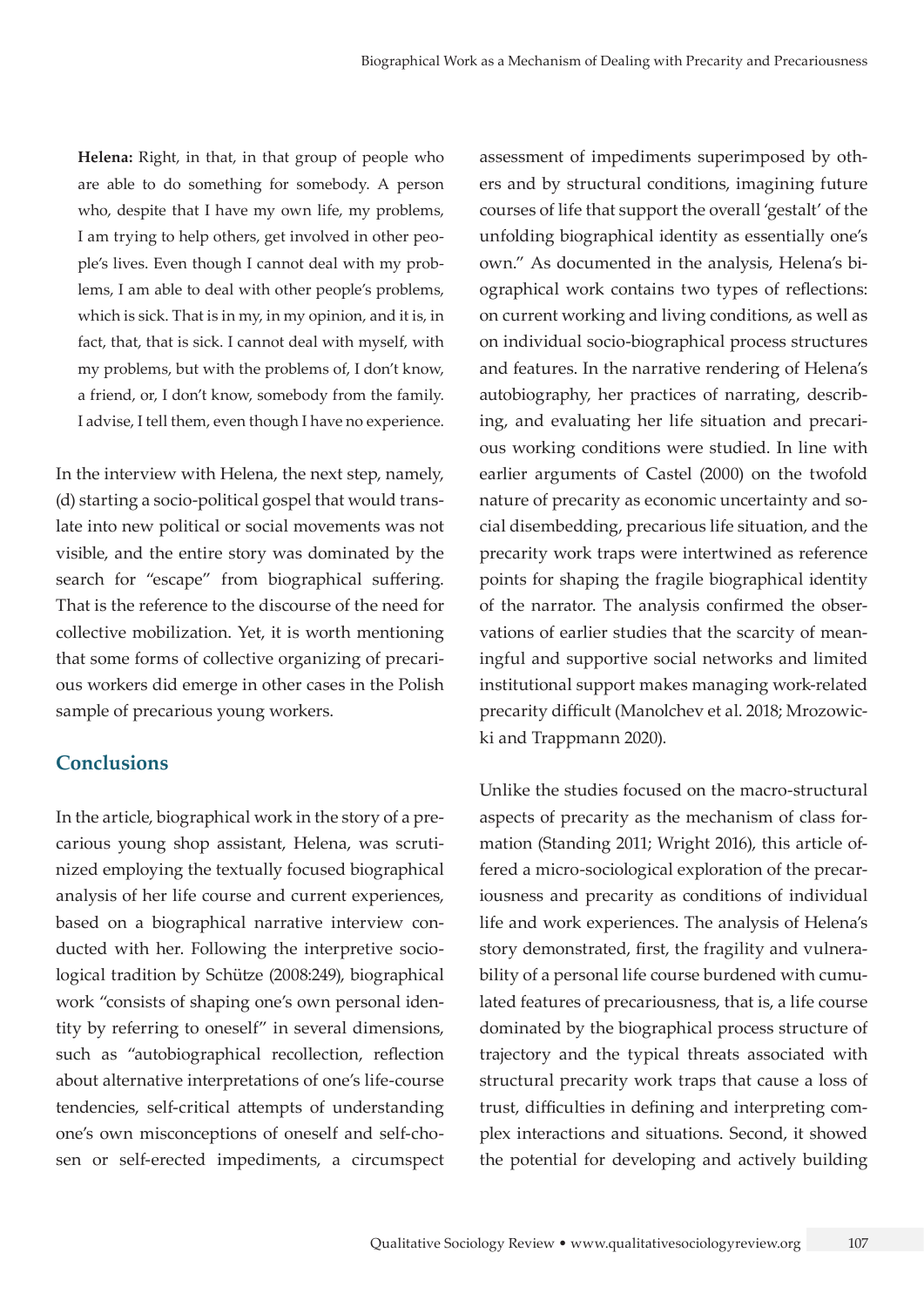a critical and creative biographical identity; that was combined with self-confident self-esteem that was partly due to structuring one's biography, that is, biographical work. Third, the case reconstruction demonstrated how the narrator's biographical work was connected with a potential of undertaking a kind of relational work—instead of isolated individual actions—a relational work of shaping and improving the general working and living conditions of a young woman. It was visible in the declared readiness of Helena to "do something" for other people and engage in dealing with problems of other people, in particular her family, but also her friends. As part of that process, Helena attempted to regain confidence in herself and actively explored her vulnerability, general fragility, and uncertainty (precariousness), and that was the core of her biographical work.

Fourth, and finally, the case of Helena revealed the possibility and relevance of biographical work even in the most difficult socio-economic circumstances. It can be assumed that were it not for her persistent argumentation, reflection, or commentary, Helena's biography would be emotionally unbearable for her. Thanks to the constant return to certain themes (the obligation to cope with the precarious world, physical and emotional violence and abuse, the responsibility towards loved ones, caring for siblings), Helena found a meaning for her suffering. Importantly, the struggle with the trajectory of suffering did not, in her case, preclude work (perhaps still preliminary and impossible to realize fully) on a biographical action scheme, which would finally allow the dreams outlined in the alternative visions of her life to come true. Proposing an empirically grounded conceptualization of the "roads to awareness" of precarious young workers in place of abstract debates on the "precariat" as a new social class, this article can also

be seen as a contribution to sociological imagination (Mills 1967) that seeks to understand the sources of individual problems in socio-structural and institutional processes affecting individual biographies. In that way, the article goes beyond the existing conceptualizations of the emergence of the precariat as the result of political mobilization by various "external" political forces, including populist social movements and political parties (Standing 2011). Instead, it explored in detail "internal," subject-driven factors and emphasized the relevance of biographical work, its potential, and limitations for the emergence of critical consciousness.

Going beyond Helena's case alone, it is important to emphasize the relativity of the category of precarity as objectively harmful or biographically burdening to individuals without any rescue. It may also be one of the few ways to emancipate people affected by precariousness beyond work. Precarious work can be an escape from precariousness, and that is what the case of Helena shows. However, the escape from precariousness by undertaking insecure and low-paid jobs presents—in particular in a longer perspective—a risk of being trapped in a situation of biographical trajectory. In this context, there is an urgent need for institutional intervention to help the precarious youth, like Helena, in their transitions to adulthood, gaining independence from their family, and entering the labor market. The analysis demonstrated that precarity might also be seen as the result of institutional failure to provide such support.

# **Acknowledgments**

The paper is based on the research results of the project founded by Narodowe Centrum Nauki and Deutsche Forschungsgemeinschaft: "PREWORK: Young Precarious Workers in Poland and Germany: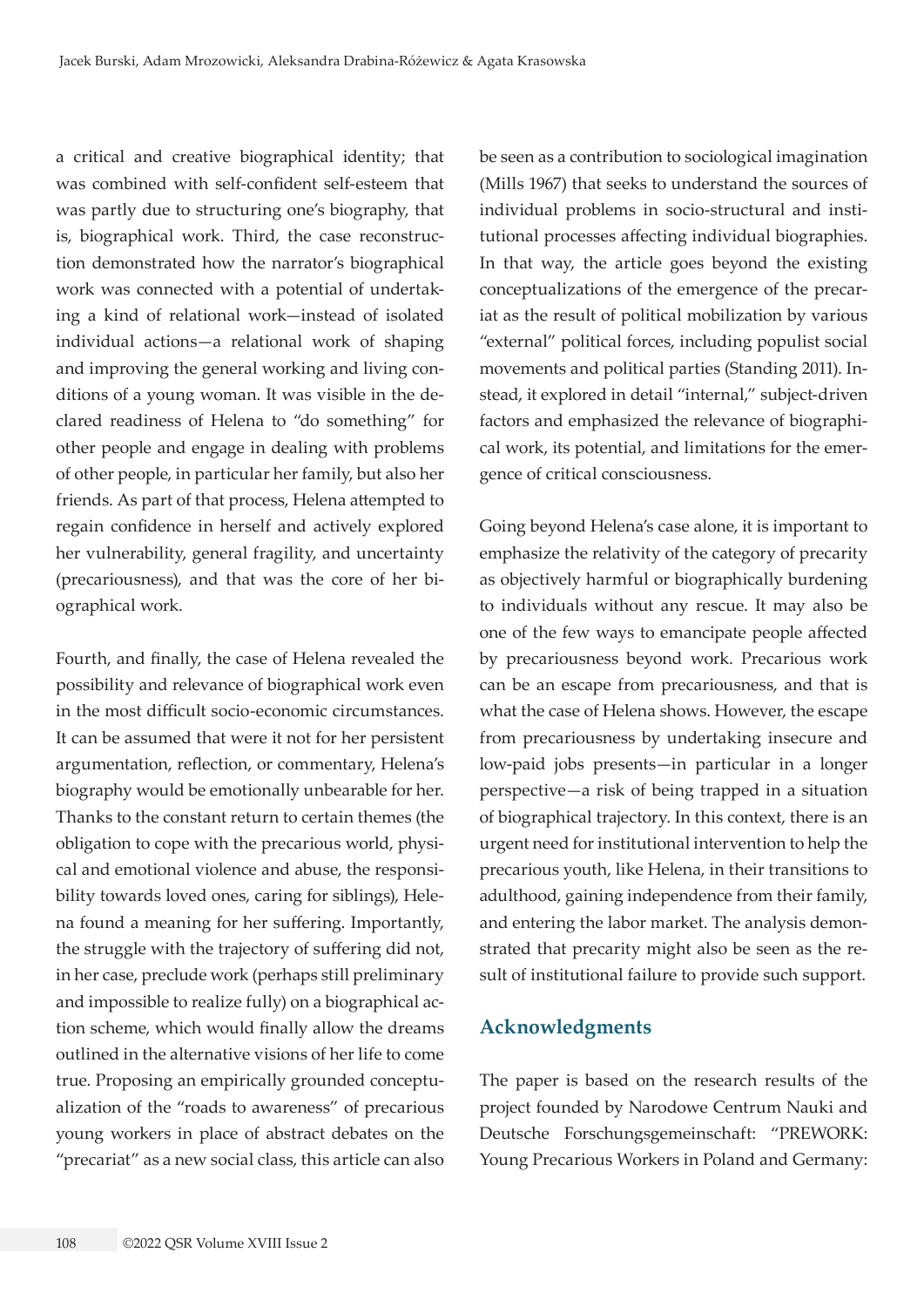A Comparative Sociological Study on Working and Living Conditions, Social Consciousness, and Civic Engagement" (NCN: UMO-2014/15/G/HS4/04476, DFG: TR1378/1-1). We wish to thank two anonymous reviewers and the editors of the *Qualitative Sociolo-* *gy Review* for their useful and detailed comments on the earlier versions of the paper. Our particular gratitude also goes to Professor Fritz Schütze, whose initial comments during the PREWORK project workshop in Wroclaw inspired this article.

## **References**

Arnold, Dennis and Joseph R. Bongiovi. 2012. "Precarious, Informalizing, and Flexible Work: Transforming Concepts and Understandings." *American Behavioral Scientist* 57(3):289-308. doi: <https://doi.org/10.1177/0002764212466239>.

Betts, Sandra et al. 2008. "Biographical Counselling: An Introduction." *European Studies on Inequalities and Social Cohesion* 1-2:5-58.

Bove, Arianna, Annalisa Murgia, and Emiliana Armano. 2017. "Mapping Precariousness: Subjectivities and Resistance. An Introduction." Pp. 1-12 in *Mapping Precariousness, Labour Insecurity, and Uncertain Livelihoods. Subjectivities and Resistance*, edited by E. Armano, A. Bove, and A. Murgia. Abingdon: Routledge.

Butler, Judith. 2009. *Frames of War: When Is Life Grievable?* London: Verso.

Castel, Robert. 2000. "The Roads to Disaffiliation: Insecure Work and Vulnerable Relationships." *International Journal of Urban and Regional Research* 24(3):519-535.

Doellgast, Virgina, Nathan Lillie, and Valeria Pulignano. 2018. *Reconstructing Solidarity. Labour Unions, Precarious Work, and the Politics of Institutional Change in Europe*. Oxford: Oxford University Press.

Dörre, Klaus. 2019. "Precariousness in the Eurozone. Causes, Effects, and Developments." Pp. 15-32 in *Confronting Crisis and Precariousness. Organised Labour and Social Unrest in the European Union*, edited by S. Schmalz and B. Sommer. London, New York: Rowman & Littlefield Publishers.

Gardawski, Juliusz. 2020. "Wizje gospodarki dobrze urządzonej młodzieży polskiej i młodzieży niemieckiej [The Visions of Well-Ordered Economy of Polish Youth and German Youth]." Pp. 277-313 in *Oswajanie niepewności. Studia społec-* *zno-ekonomiczne nad młodymi pracownikami sprekaryzowanymi*  [*Taming Uncertainty. Socio-Economic Studies on Precarized Young Workers*], edited by A. Mrozowicki and J. Czarzasty. Warsaw: Scholar.

Glaser, Barney. 1978. *Theoretical Sensitivity. Advances in the Methodology of Grounded Theory*. Mill Valley, CA: Sociology Press.

Glaser, Barney and Anselm L. Strauss. 1967. *The Discovery of Grounded Theory. Strategies for Qualitative Research*. Chicago: Aldine Publishing Company.

Glaser, Barney and Anselm L. Strauss. 1968. *Time for Dying*. Chicago: Aldine Transaction.

Golczyńska-Grondas, Agnieszka. 2012. "Biografie dorosłych wychowanków domów dziecka – próba analizy socjologicznej [Biographies of Adults Brought Up in Orphanages—An Attempt at Sociological Analysis]." *Acta Universitatis Lodziensis. Folia Sociologica* 41:5-21.

Haratyk, Karol, Kamila Biały, and Marcin Gońda. 2017. "Biographical Meanings of Work: The Case of a Polish Freelancer." *Przeglad Socjologii Jakościowej* 13(4):136-159. doi: <https://doi.org/10.18778/1733-8069.13.4.08>.

Kalleberg, Arne L. 2009. "Precarious Work, Insecure Workers: Employment Relations in Transition." *American Sociological Review* 74(1). doi:<https://doi.org/10.1177/000312240907400101>.

Kaźmierska, Kaja. 2008. *Biografia i pamięć. Na przykładzie pokoleniowego doświadczenia ocalonych z zagłady* [*Biography and Memory. On the Case of Generational Experience of Holocaust Survivors*]. Cracow: Nomos.

Kaźmierska, Kaja and Fritz Schütze. 2013. "Wykorzystanie autobiograficznego wywiadu narracyjnego w badaniach nad kon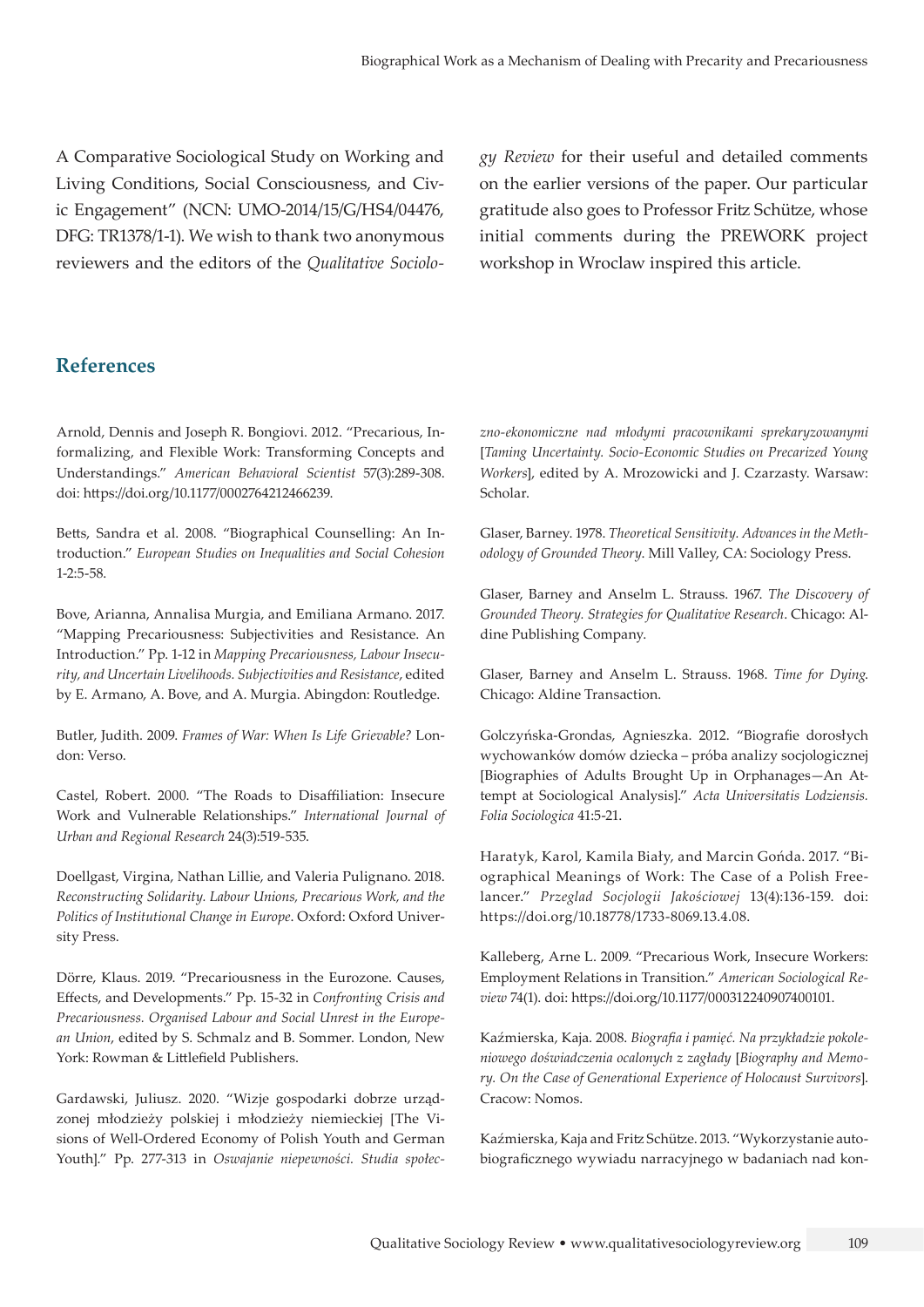struowaniem obrazu przeszłości w biografii. Na przykładzie socjologicznego porównania narracji na temat życia w PRL-u i NRD [Application of Biographical Analysis in Research on Constructing the Image of the Past in the Biography. Based on the Example of Sociological Comparison of Narratives in the People's Republic of Poland and the German Democratic Republic]." *Przegląd Socjologii Jakościowej* 9(4):122-138.

Kozek, Wiesława, Julia Kubisa, and Marianna Zieleńska. 2017. *Utrzymać się na powierzchni. O walce z biedą w pięciu krajach europejskich w perspektywie indywidualnego sprawstwa* [*Staying Afloat. On the Fight against Poverty in Five European Countries from the Perspective of Individual Agency*]. Warsaw: Scholar.

Lorey, Isabell. 2015. *State of Insecurity: Government of the Precarious*. London: Verso.

Maciejewska, Małgorzata, Adam Mrozowicki, and Agnieszka Piasna. 2016. "The Silent and Crawling Crisis: International Competition, Labour Market Reforms, and Precarious Jobs in Poland." Pp. 229-254 in *Unemployment, Internal Devaluation, and Labour Market Deregulation in Europe*, edited by M. Myant, S. Theodoropoulou, and A. Piasna. Brussels: ETUI.

Manolchev, Constantine, Richard Saundry, and Duncan Lewis. 2018. "Breaking Up the 'Precariat': Personalisation, Differentiation, and Deindividuation in Precarious Work Groups." *Economic and Industrial Democracy* 42(3). doi: <https://doi.org/10.1177/0143831X18814625>.

Mažeikienė, Natalija. 2012. "Empowerment by Doing Biographical Work and through Biographical Research." *Social Work Experience and Methods* 9(1):129-152.

Mills, C. Wright. 1967. *The Sociological Imagination*. London: Oxford University Press.

Mrozowicki, Adam and Vera Trappmann. 2020. "Precarity as a Biographical Problem? Young Workers Living with Precarity in Germany and Poland." *Work, Employment and Society* 35(2). doi:<https://doi.org/10.1177/0950017020936898>.

Narojek, Winicjusz. 1982. "Struktura społeczna w doświadczeniu jednostki. Studium z socjologii współczesnego społeczeństwa polskiego [Social Structure in the Experience of an Individual. A Study in Sociology of Contemporary Polish Society]." Warsaw: PIW.

Palęcka, Alicja and Piotr P. Płucienniczak. 2017. "Niepewne zatrudnienie, lęk i działania zbiorowe. Trzy wymiary prekarności [Precarious Employment, Anxiety, and Collective Ac-

tion. Three Dimensions of Precarity]." *Kultura i Społeczeństwo* 61(4):65-85. doi: <https://doi.org/10.35757/KiS.2017.61.4.4>.

Petriglieri, Gianpiero, Susan J. Ashford, and Amy Wrzesniewski. 2019. "Agony and Ecstasy in the Gig Economy: Cultivating Holding Environments for Precarious and Personalized Work Identities." *Administrative Science Quarterly* 64(1):124-170. doi: <https://doi.org/10.1177/0001839218759646>.

Piotrowski, Andrzej, Kaja Kaźmierska, and Katarzyna Waniek. 2011. "Biographical Consequences of Working Abroad in the Context of European Mental Space." *Przegląd Socjologiczny* 60(1):139-158.

Polkowska, Dominika. 2018. "Od proletariatu do prekariatu. Ciągłość czy zmiana? Próba analizy [From the Proletariat to Precariat. Continuity or Change? An Attempt at Analysis]." *Prakseologia* 160:41-67.

Riemann, Gerhard and Fritz Schütze. 1991. "'Trajectory' as a Basic Theoretical Concept for Analyzing Suffering and Disorderly Social Processes." Pp. 333-357 in *Social Organization and Social Processses. Essays in Honor of Anselm Strauss*, edited by D. Maines. Hawthorne, NY: Aldine de Gruyter.

Schütze, Fritz. 1983. "Biographieforschung und Narratives Interview [Biographical Research and Narrative Interview]." *Neue Praxis* 3:283-293.

Schütze, Fritz. 1992. "Pressure and Guilt: War Experiences of a Young German Soldier and Their Biographical Implications (Part 1)." *International Sociology* 7(3):347-367. doi: <https://doi.org/10.1177/026858092007002005>.

Schütze, Fritz. 2005. "Cognitive Figures of Autobiographical Extempore Narration." Pp. 289-338 in *Biographical Research Methods*, edited by R. Miller. London: Sage.

Schütze, Fritz. 2006. "Verlaufskurven Des Erleidens Als Forschungsgegenstand Der Interpretativen Soziologie [Trajectories of Suffering as a Research Object in Interpretative Sociology]." *Handbuch Erziehungswissenschaftliche Biographieforschung*, October, 205-237. doi: [https://doi.org/10.1007/978-3-531-90010-0\\_11.](https://doi.org/10.1007/978-3-531-90010-0_11)

Schütze, Fritz. 2008. "Biography Analysis on the Empirical Base of Autobiographical Narratives: How to Analyse Autobiographical Narrative Interviews—Part One." *European Studies on Inequalities and Social Cohesion* 1-2:243-297.

Schütze, Fritz. 2012. "Analiza biograficzna ugruntowana empirycznie w autobiograficznym wywiadzie narracyjnym. Jak